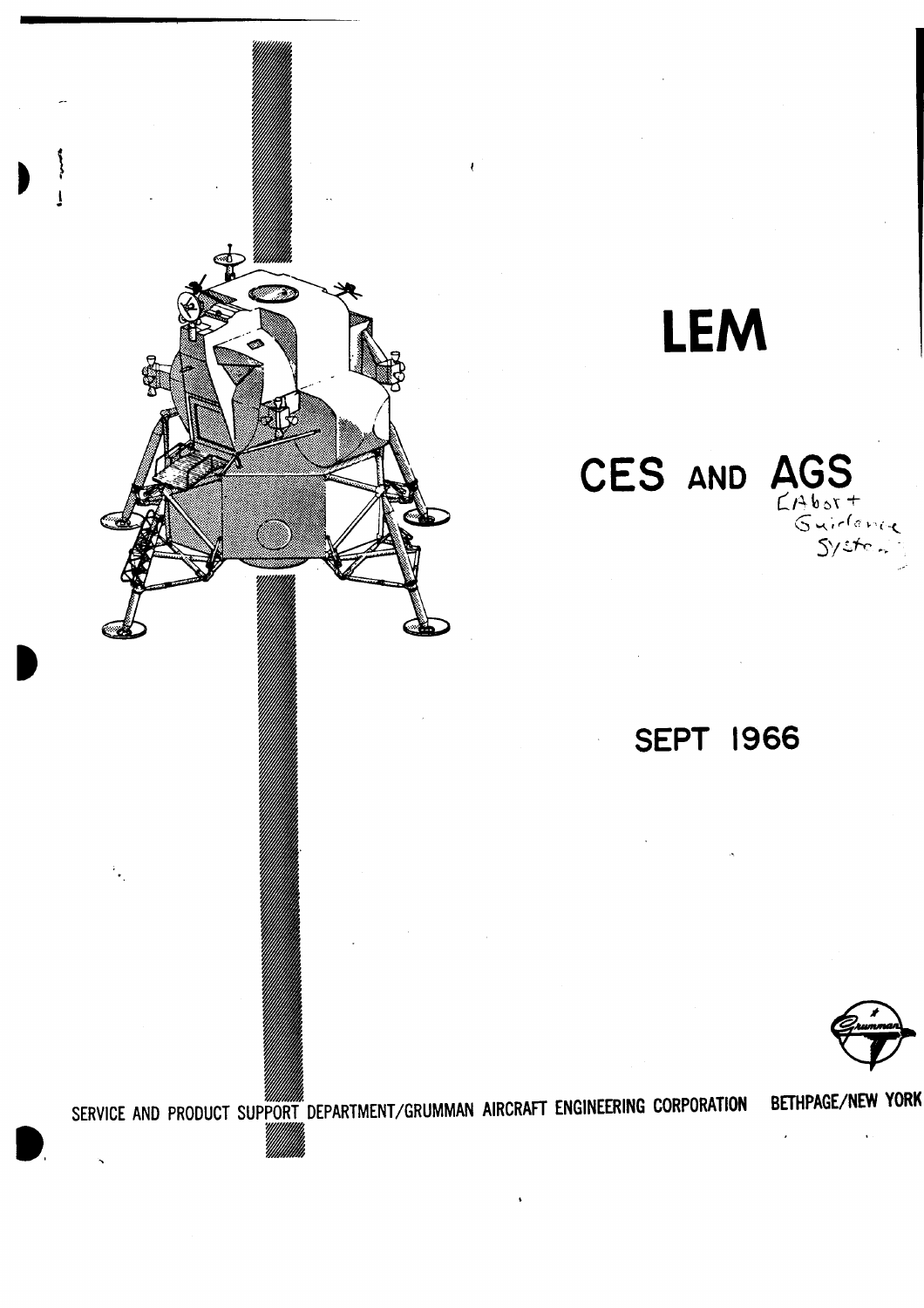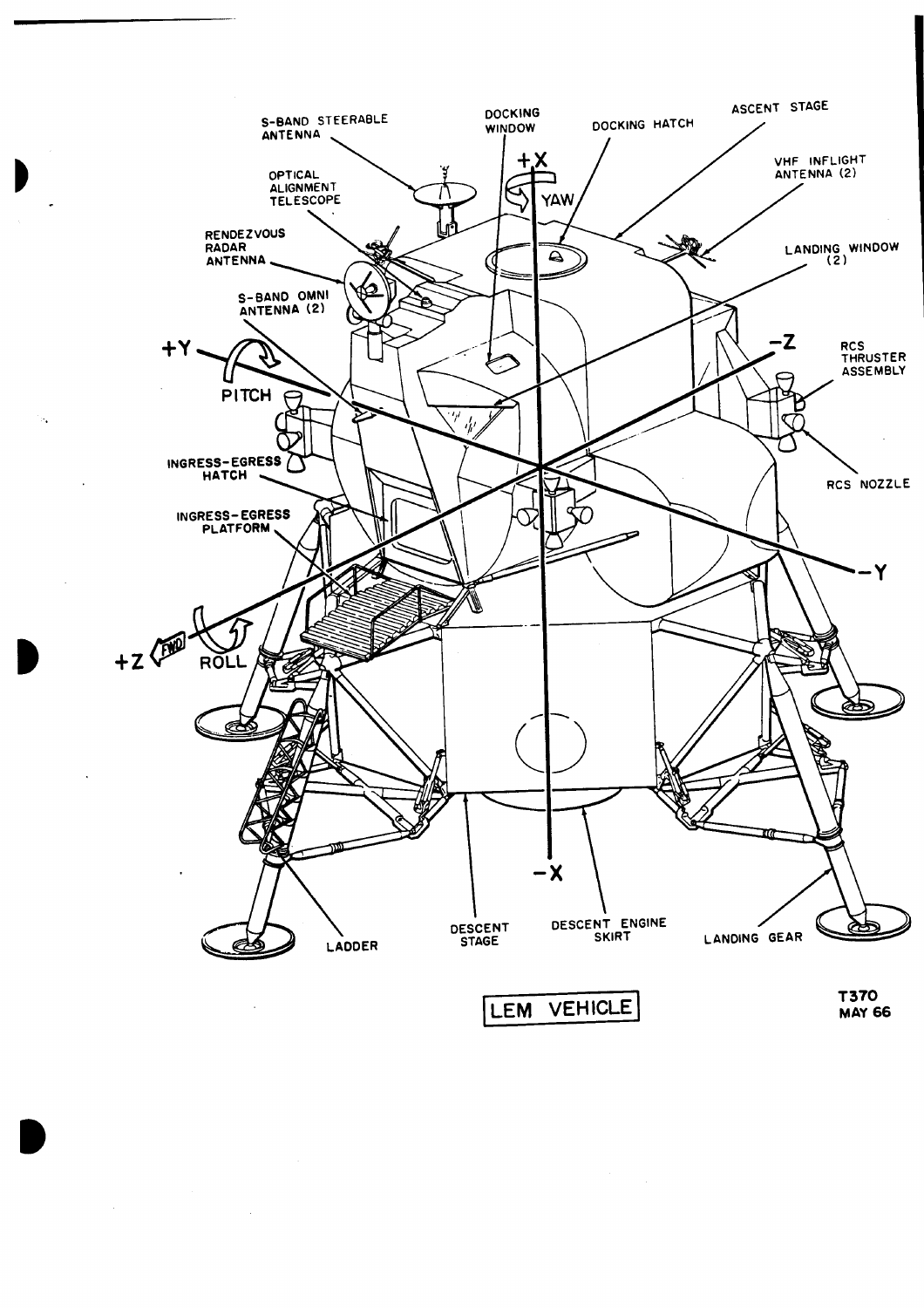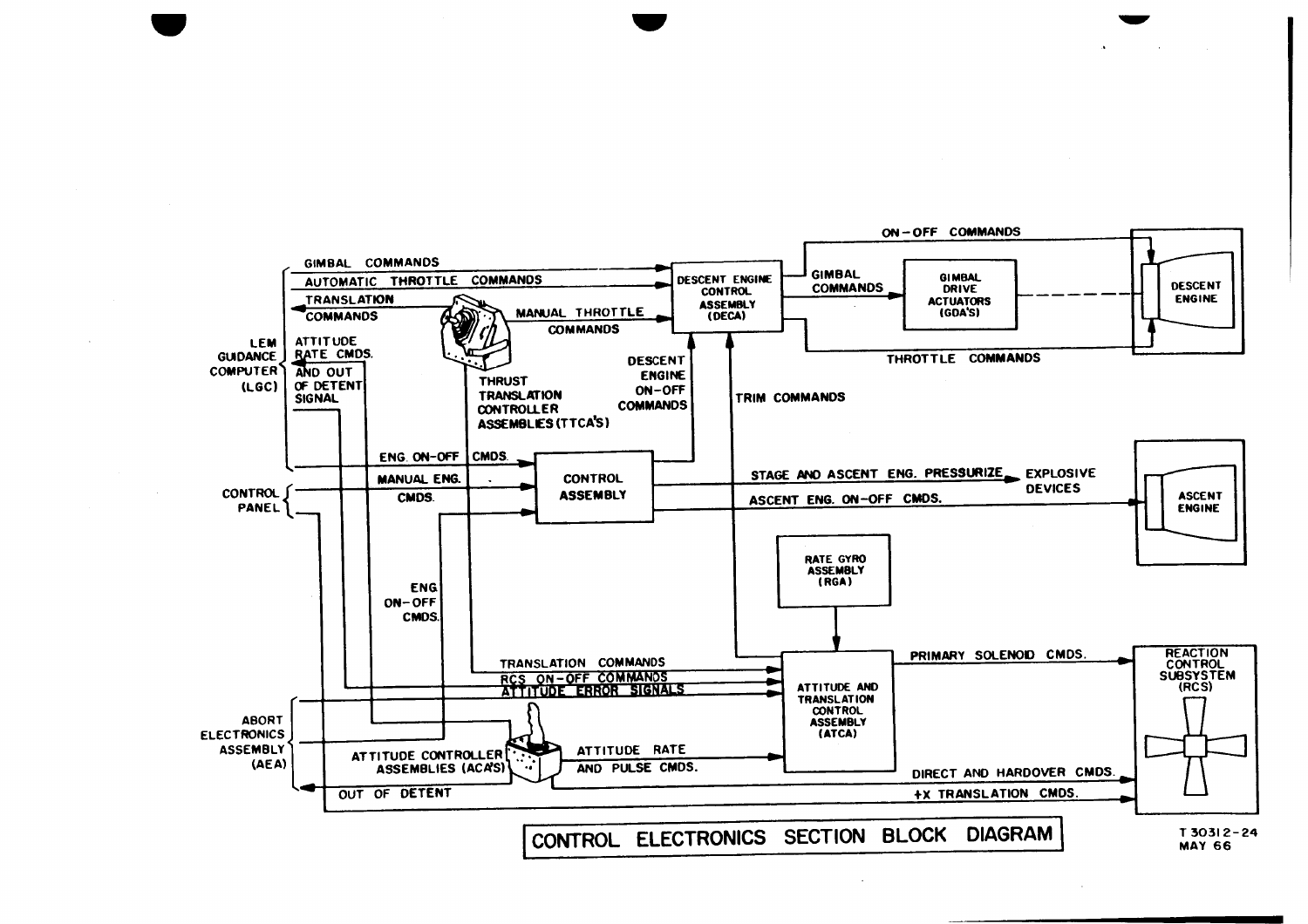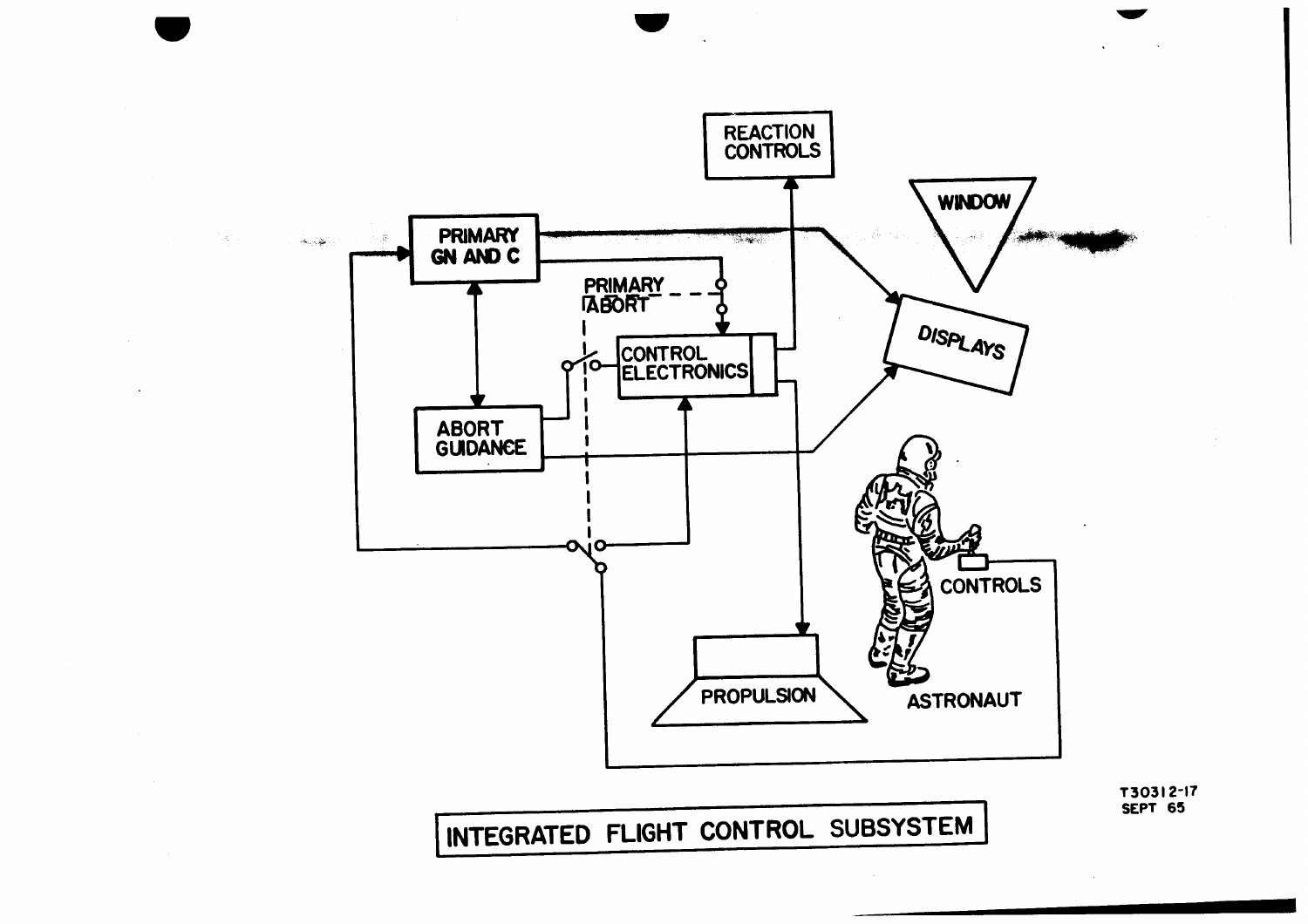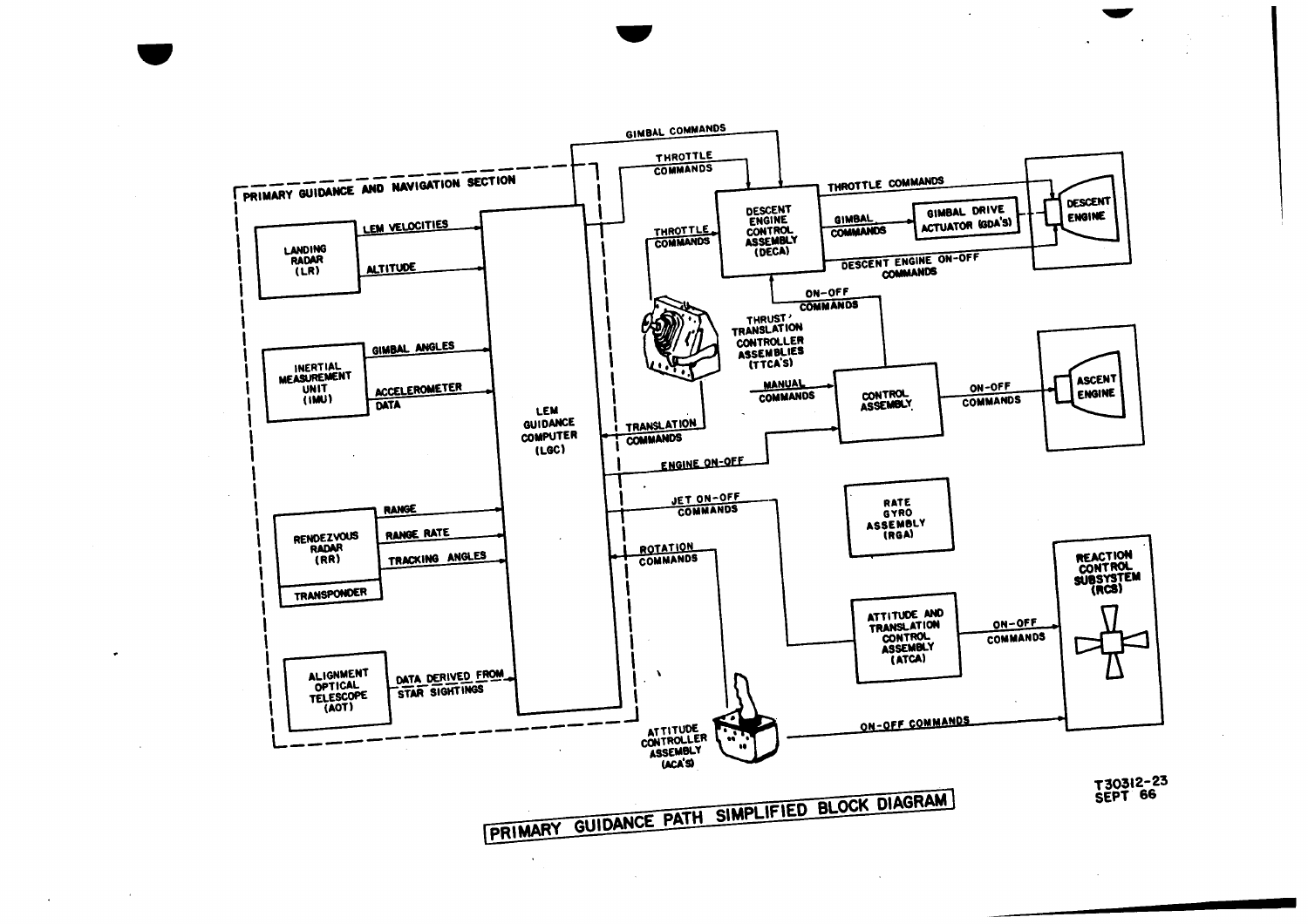

 $\mathbf{I}$ 

 $\sim$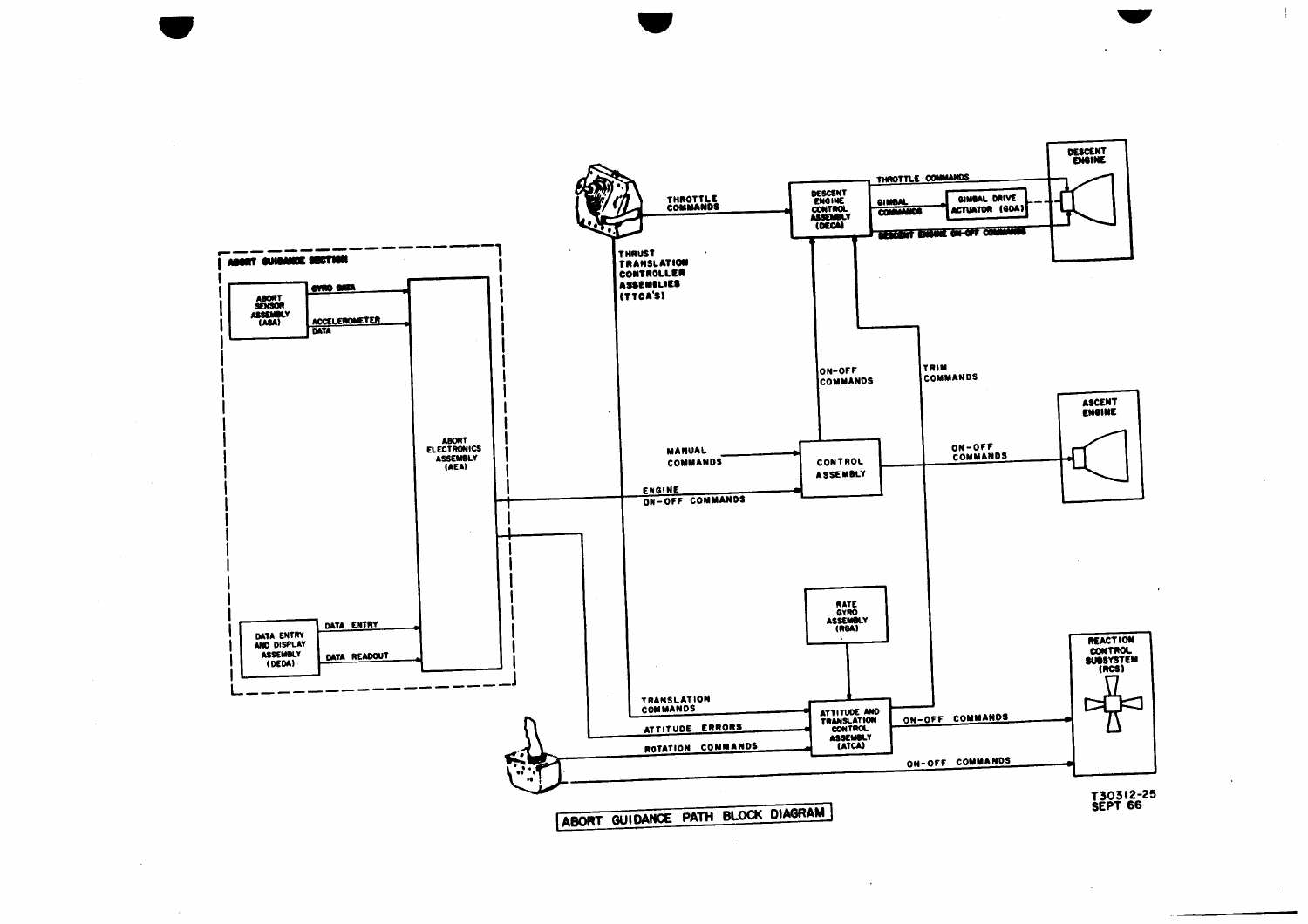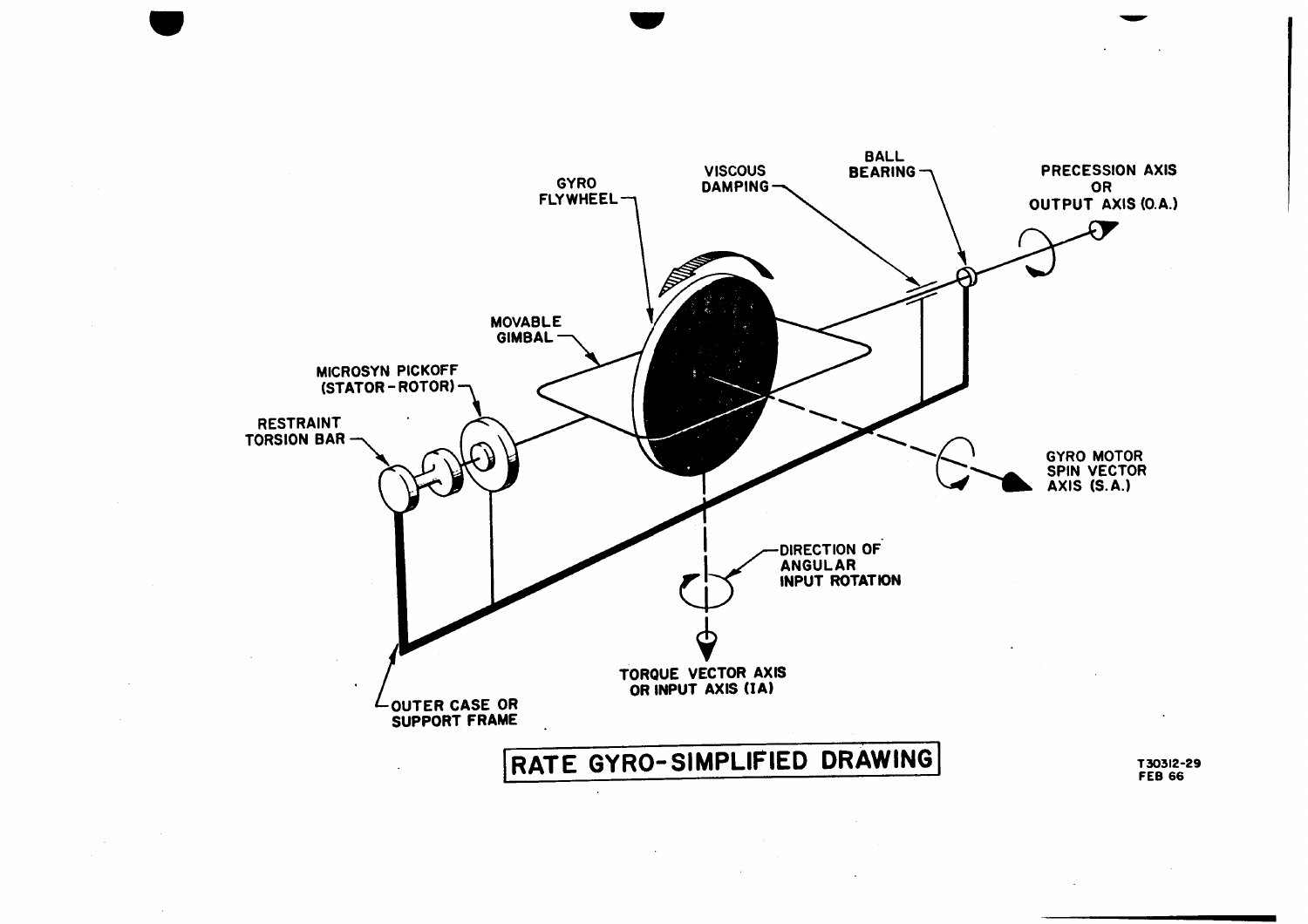



T 30312-27<br>SEPT 66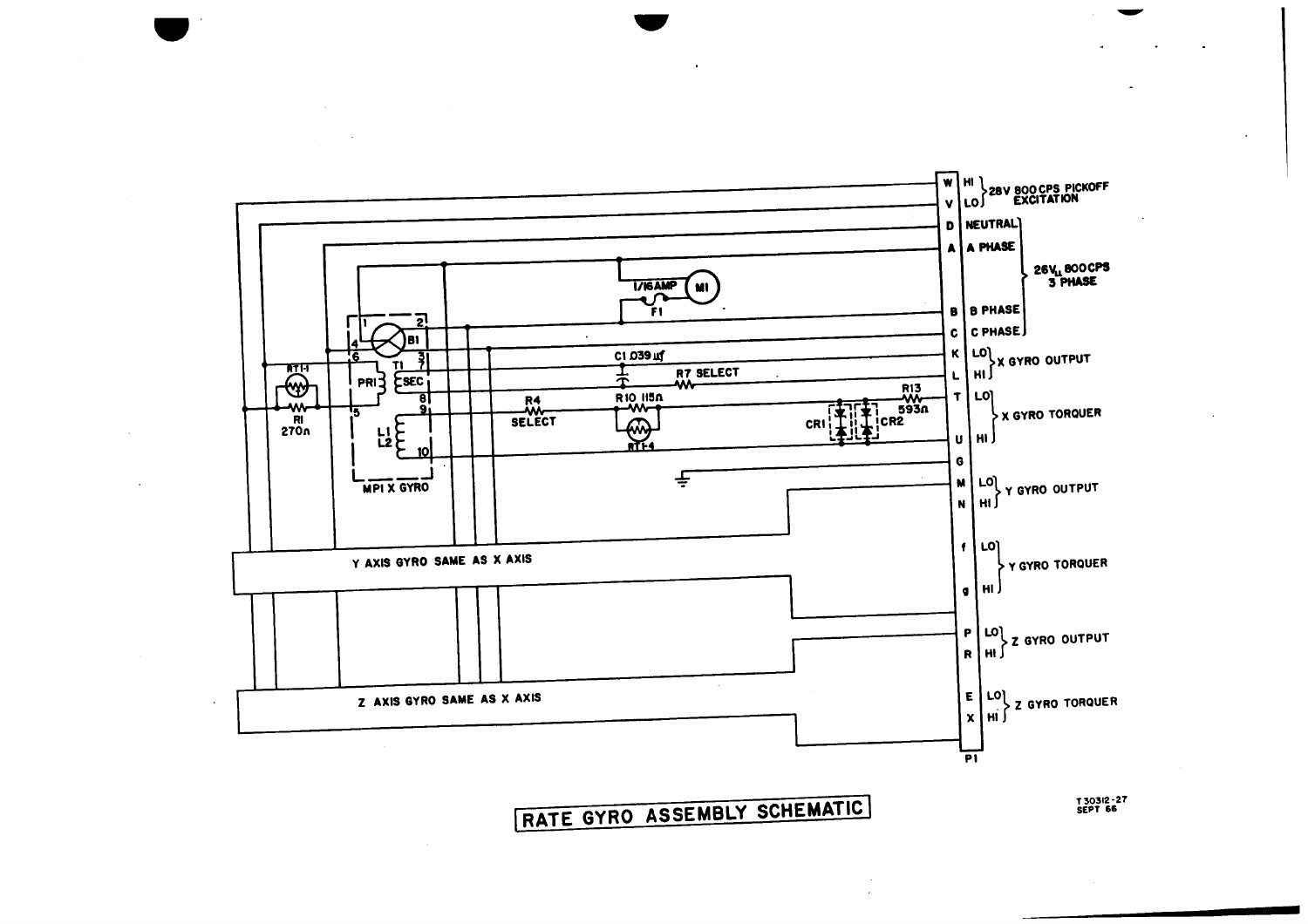



T30312-5<br>SEPT 65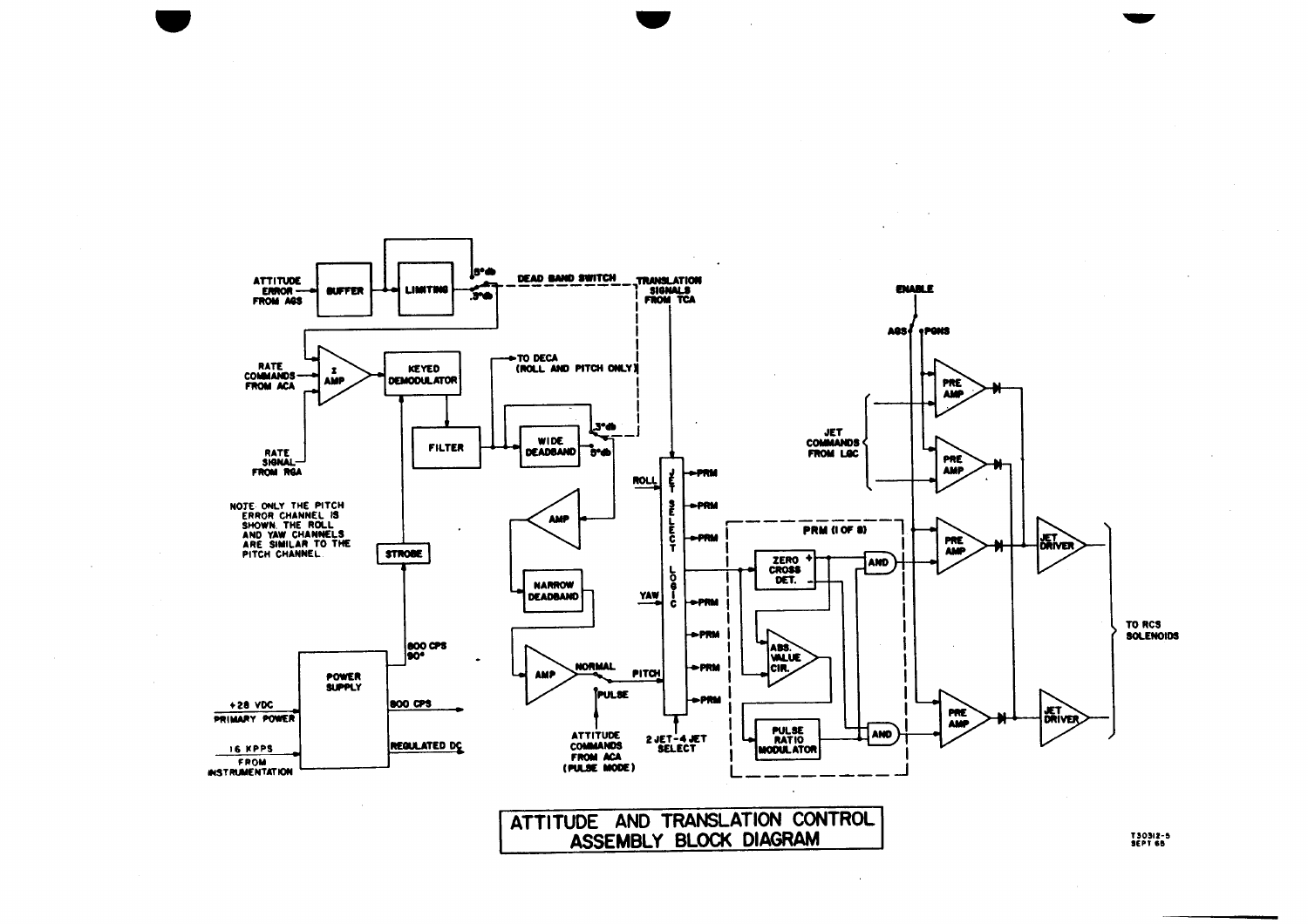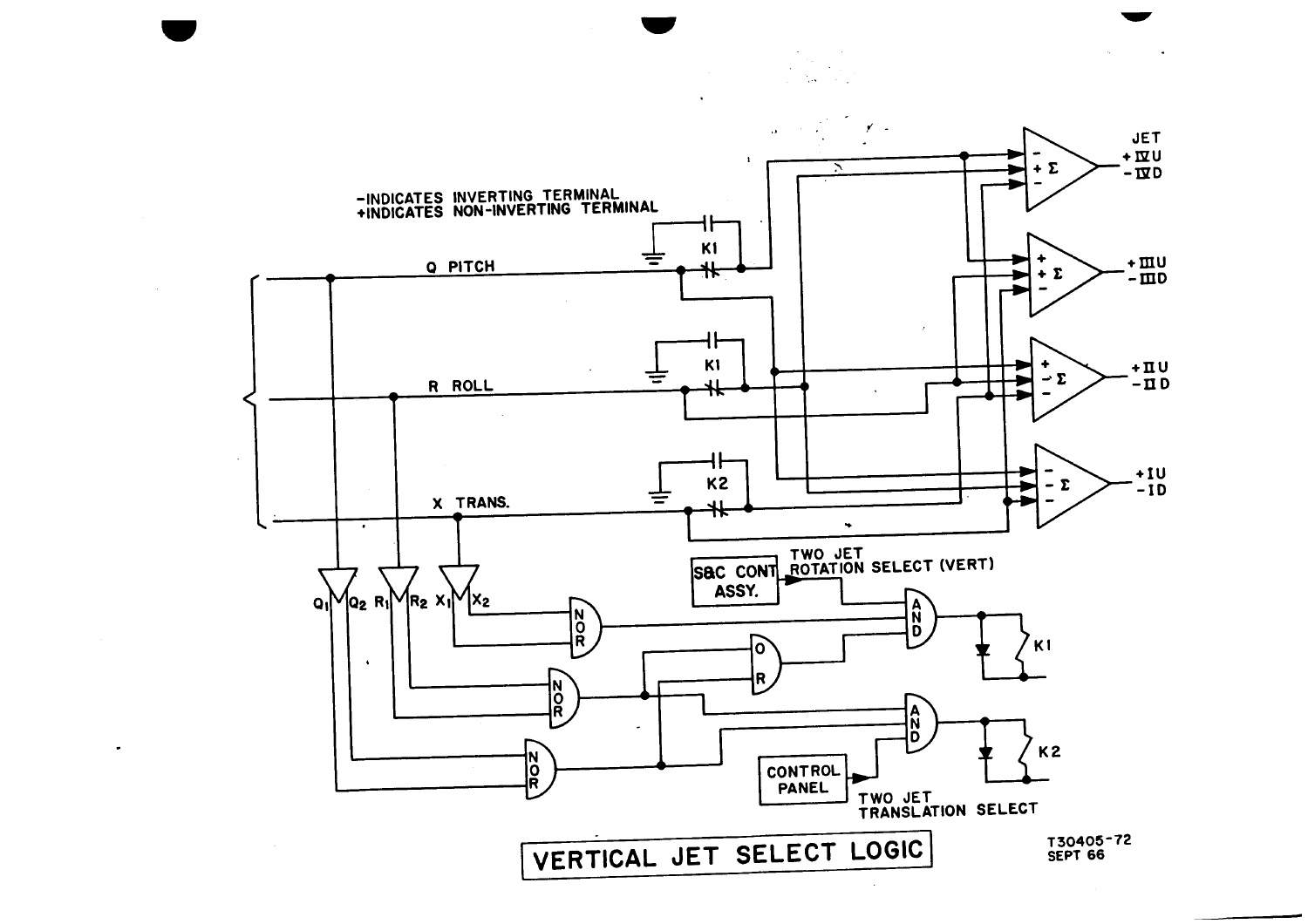

 $\mathcal{L}_{\mathcal{L}}$ 

**- INDICATES INVERTING TEPMINAL + INDICATES NON-INVERTING TERMINAL** 

## **HORIZONTAL JET SELECT LOGIC T30405 -71 APRIL 66**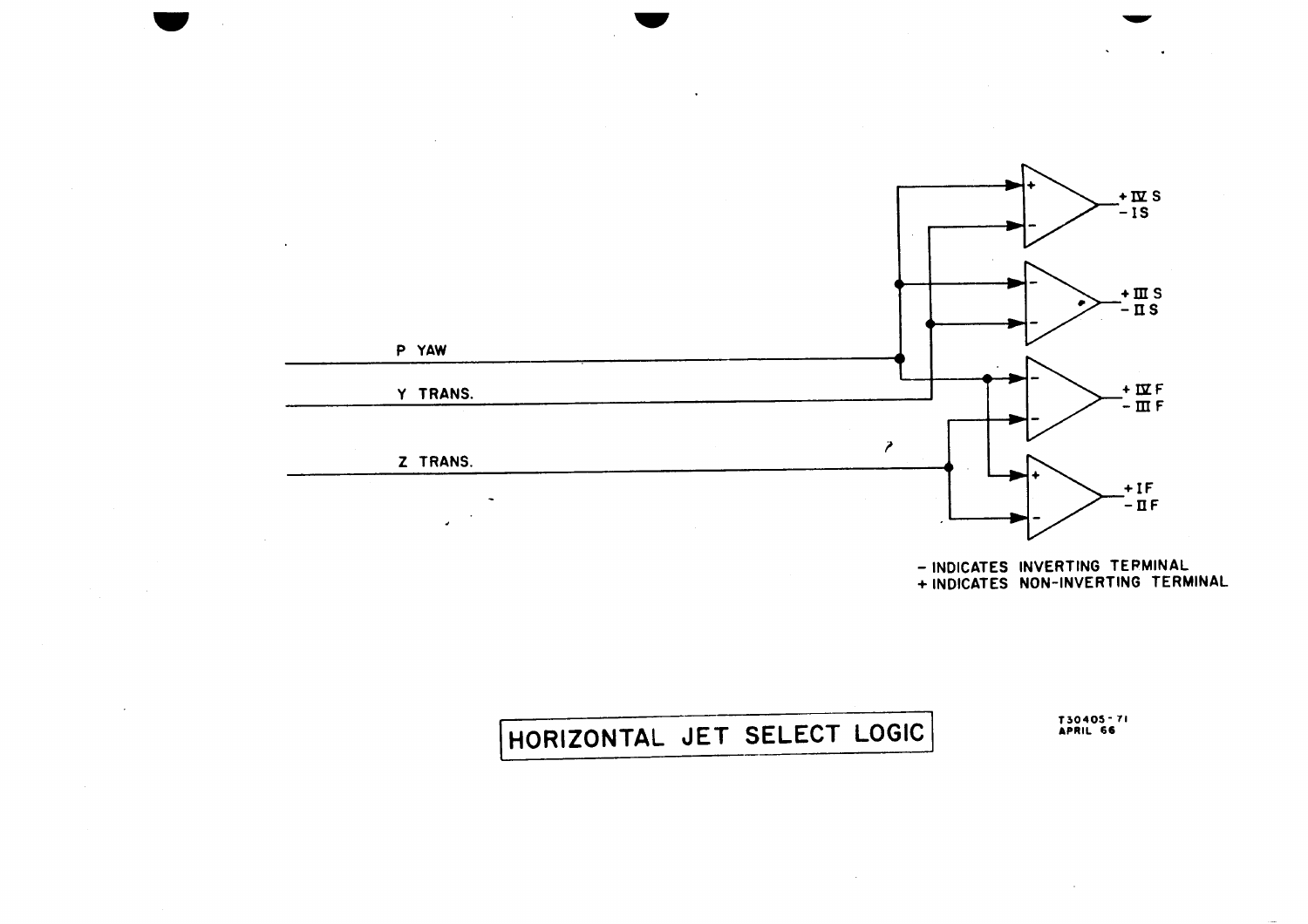

**AXES ORIENTATION** 



 $\sim$ 

 $\bar{a}$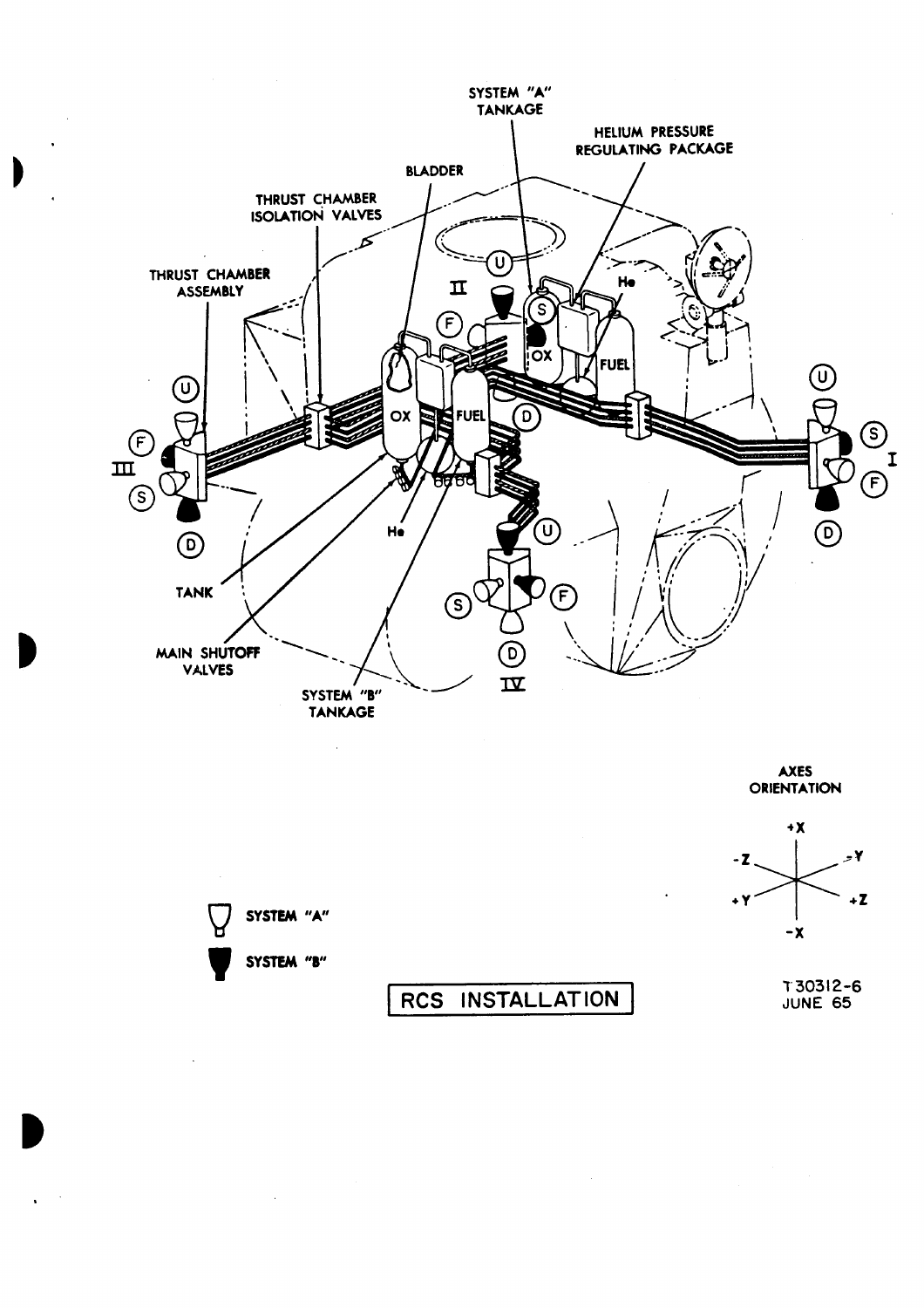

#### MAIN PROPULSION, CONTROL ASSEMBLY LOGIC

T30405-104<br>SEPT 66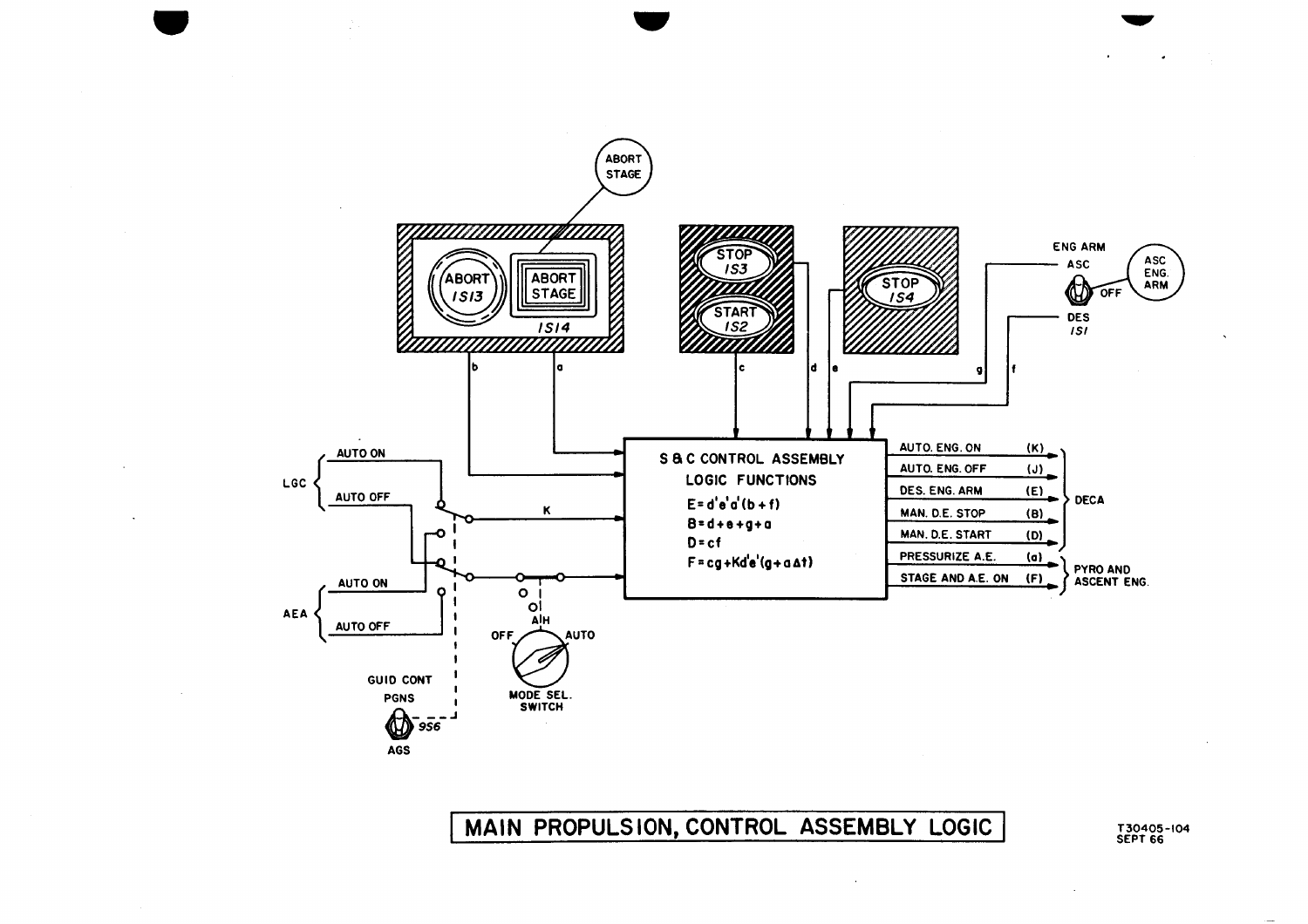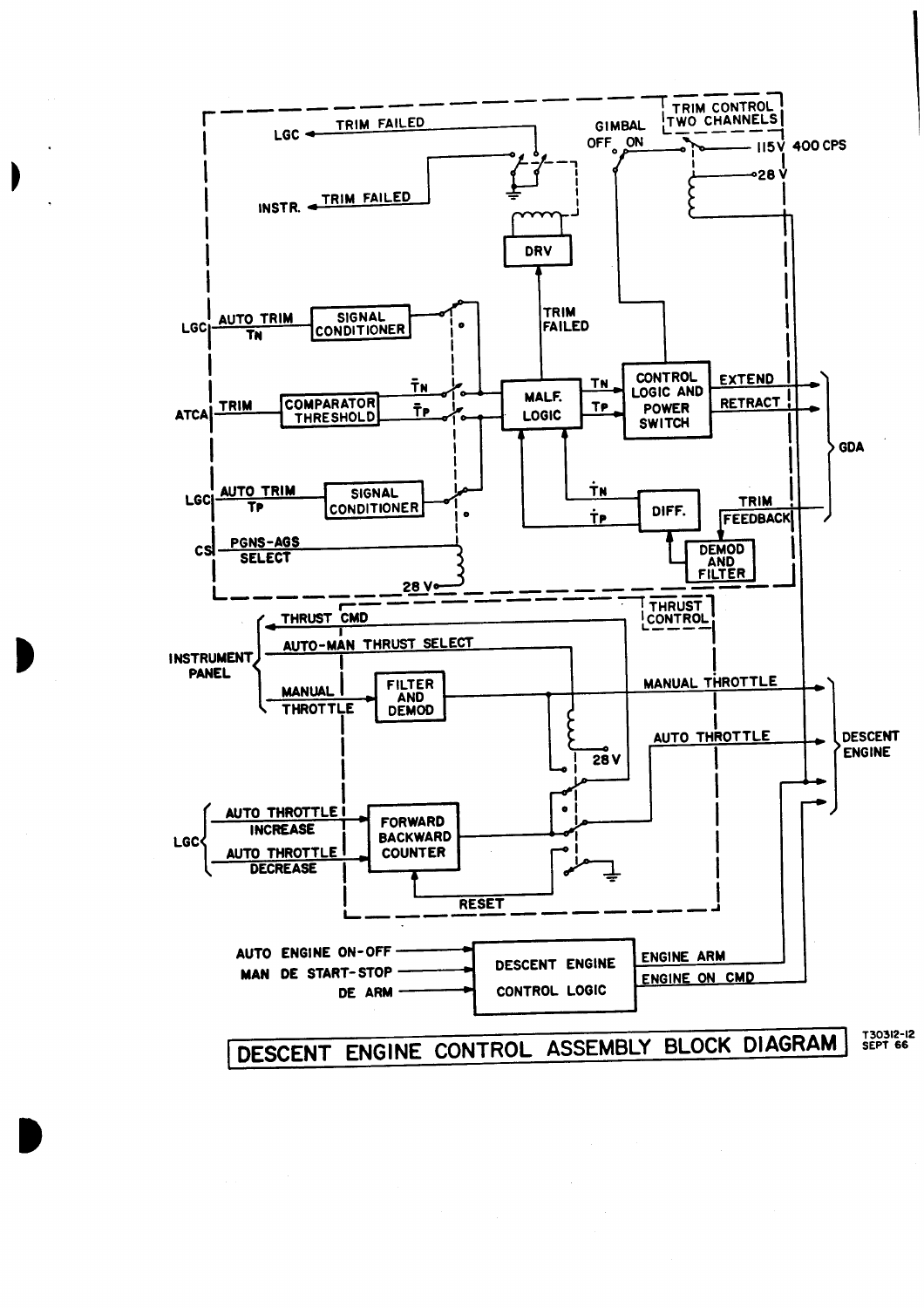

### DESCENT ENGINE GIMBAL DRIVE ACTUATOR

T30405-82<br>MAY 66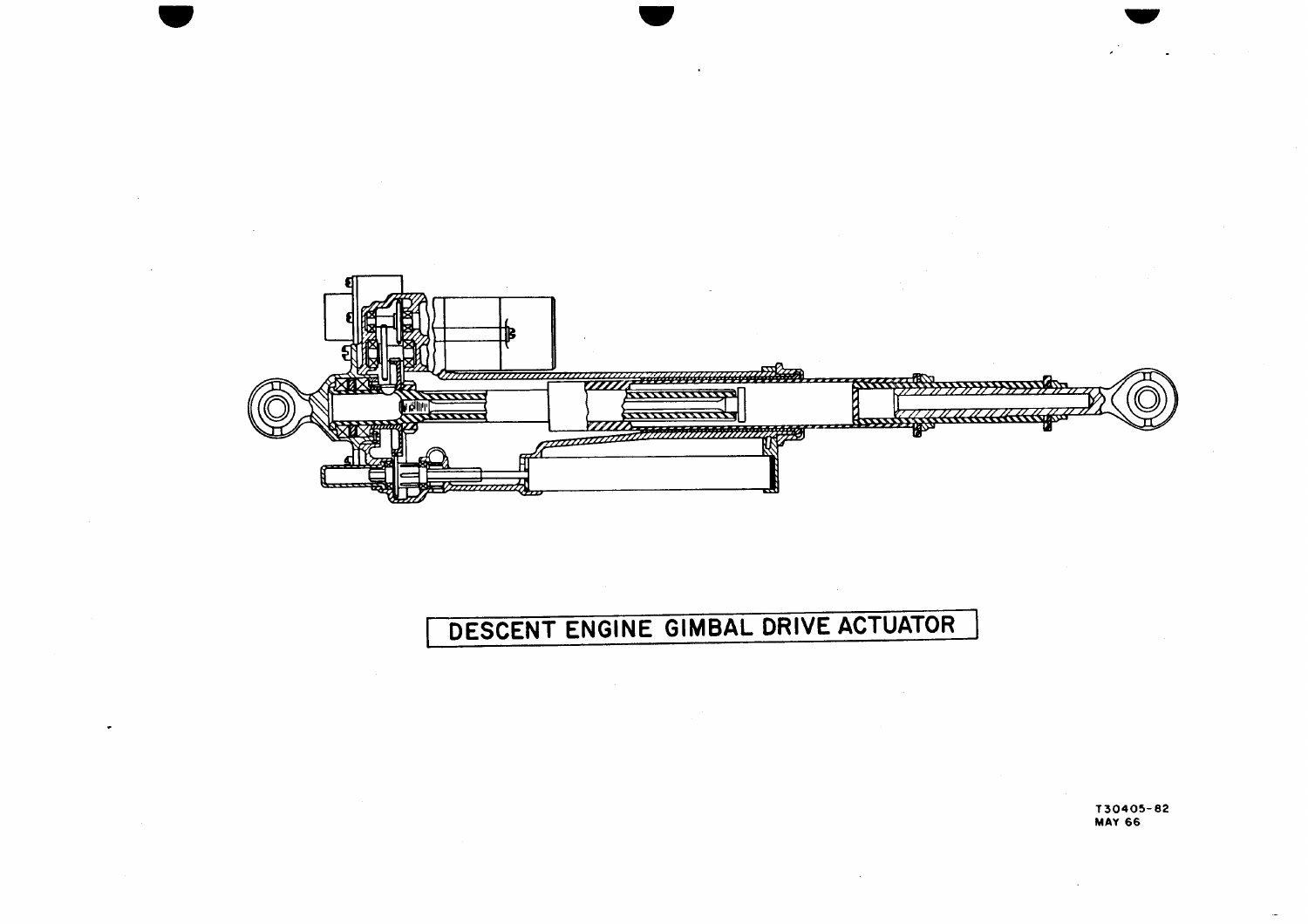

)

I)

# **ATTITUDE CONTROLLER ASSEMBLY**

T30900-15<br>JAN 66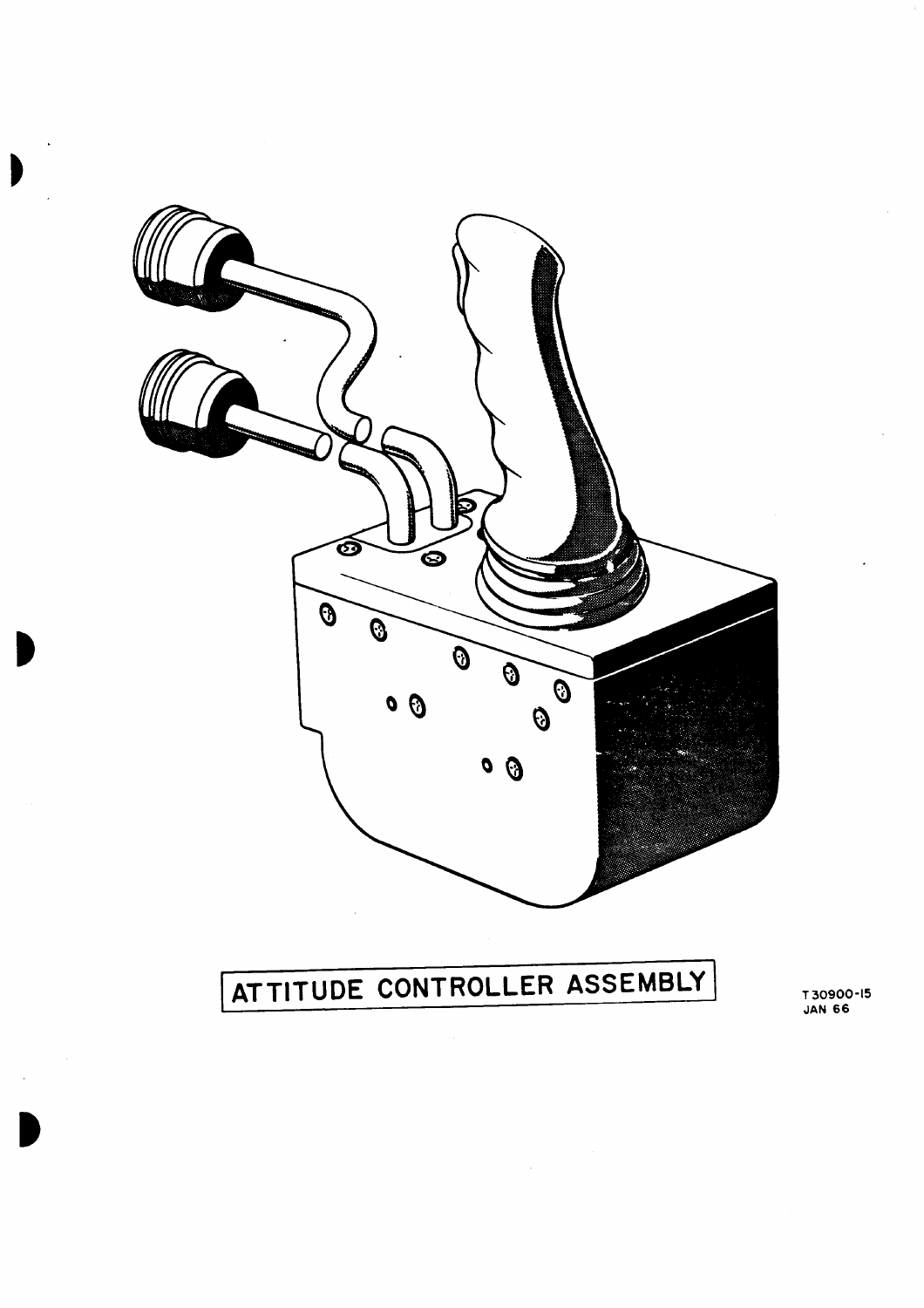

 $\sim$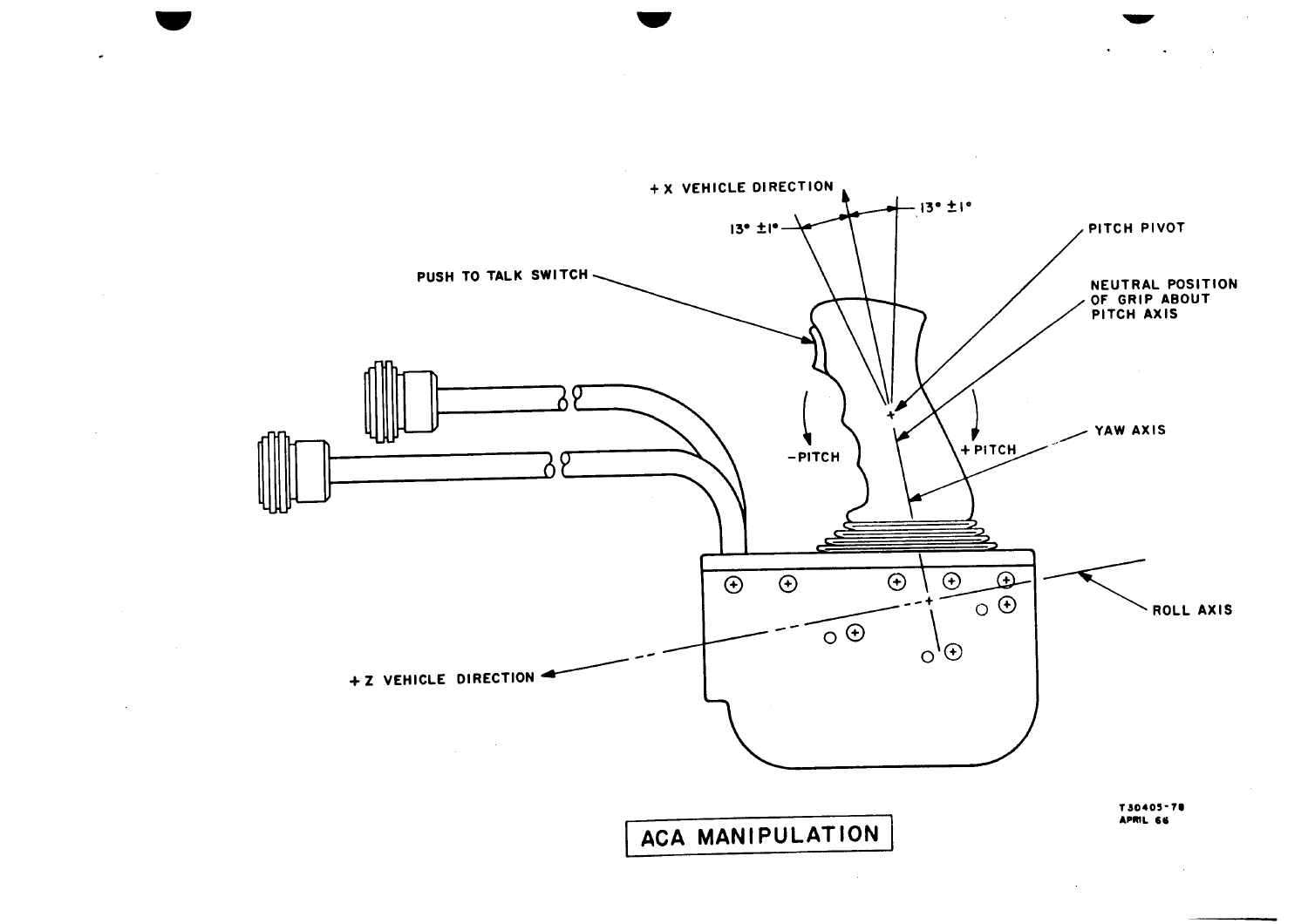

#### **ACA PROPORTIONAL CONTROL**

 $\ddot{\phantom{a}}$ 

**T30405-83 FEB 66**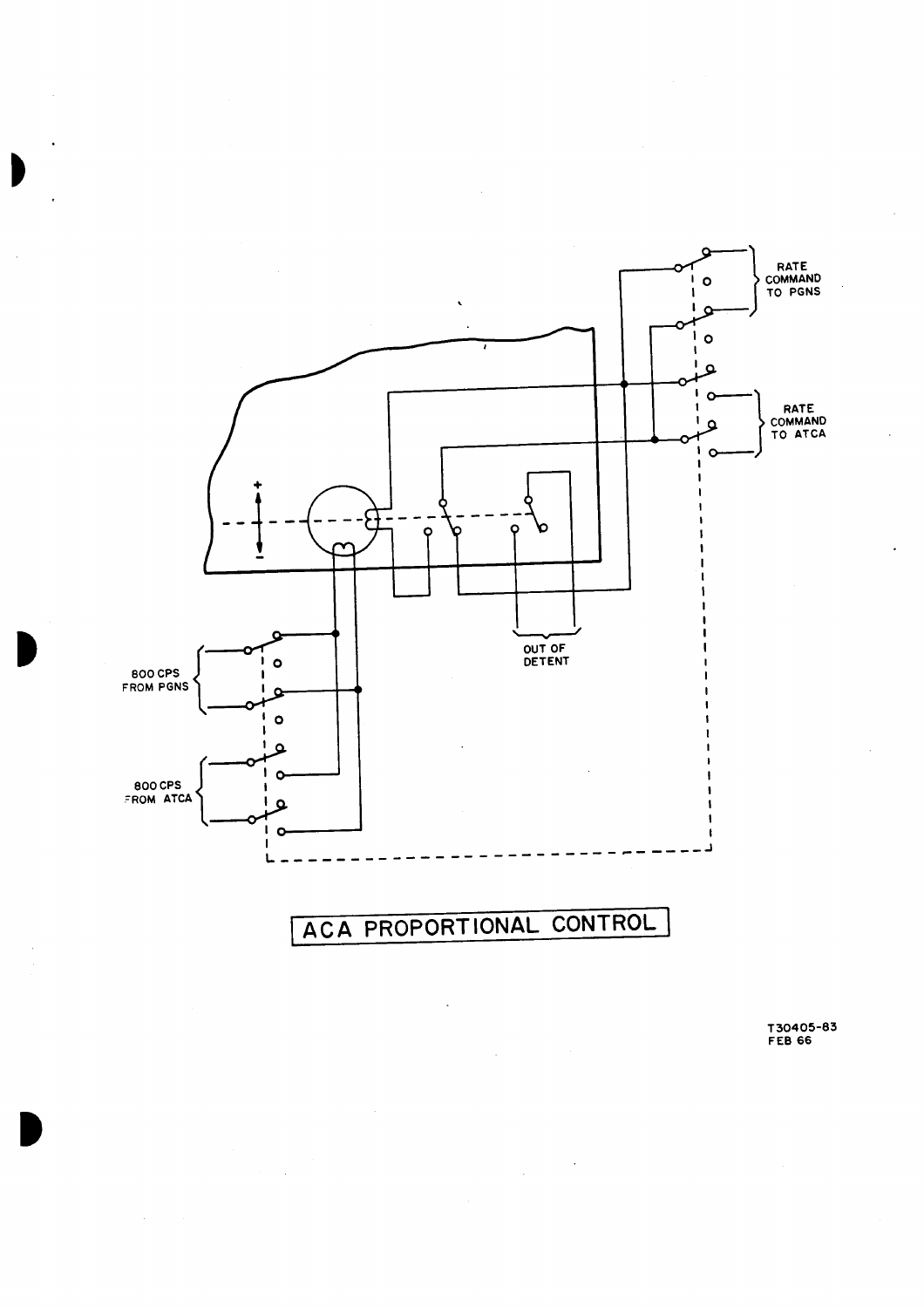**(TYPICAL DISCRETE ATTITUDE CONTROL SECTION( 130405-67 SEPT 66** 



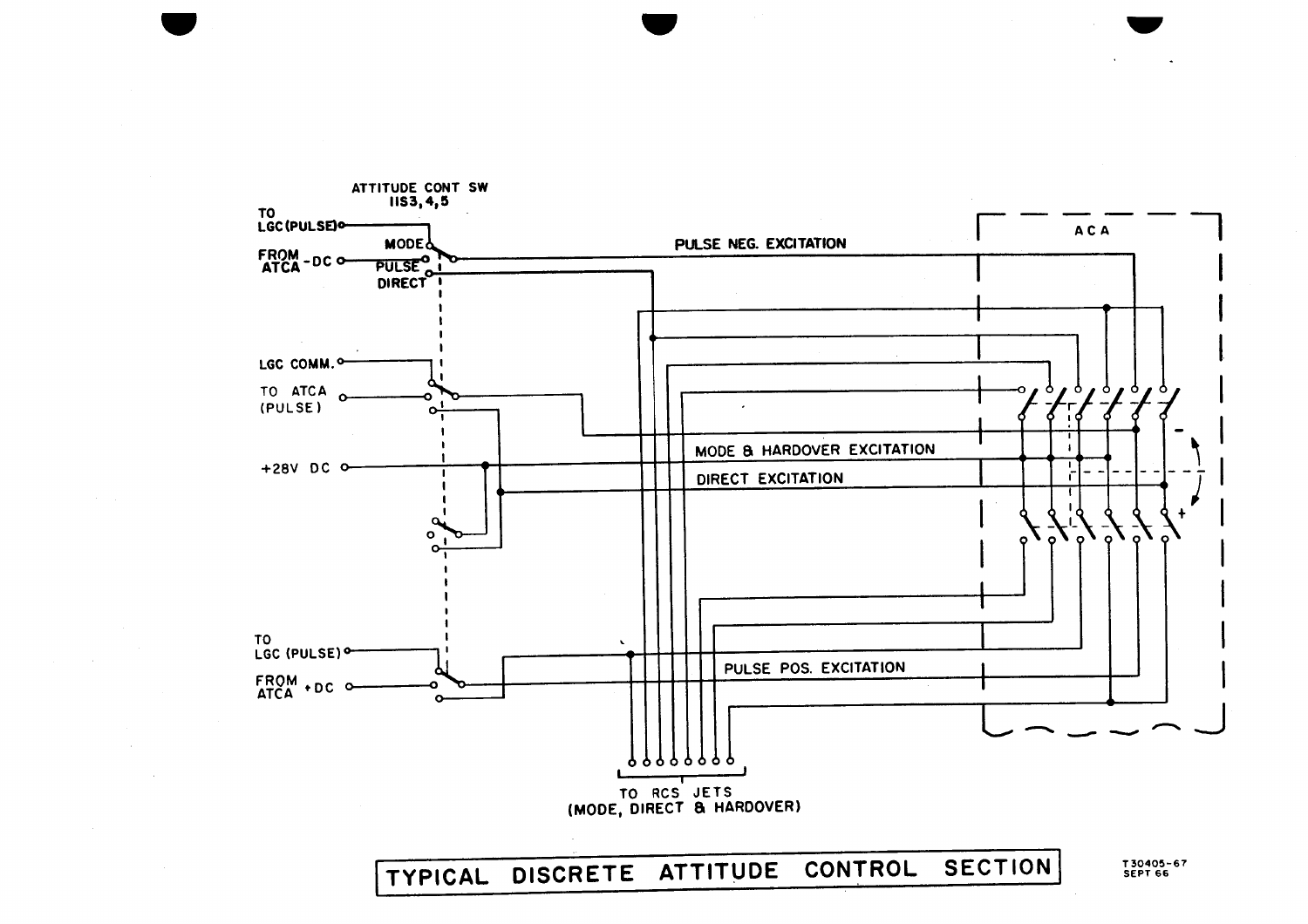

### TRANSLATION CONTROLLER

T30900-14<br>DEC 64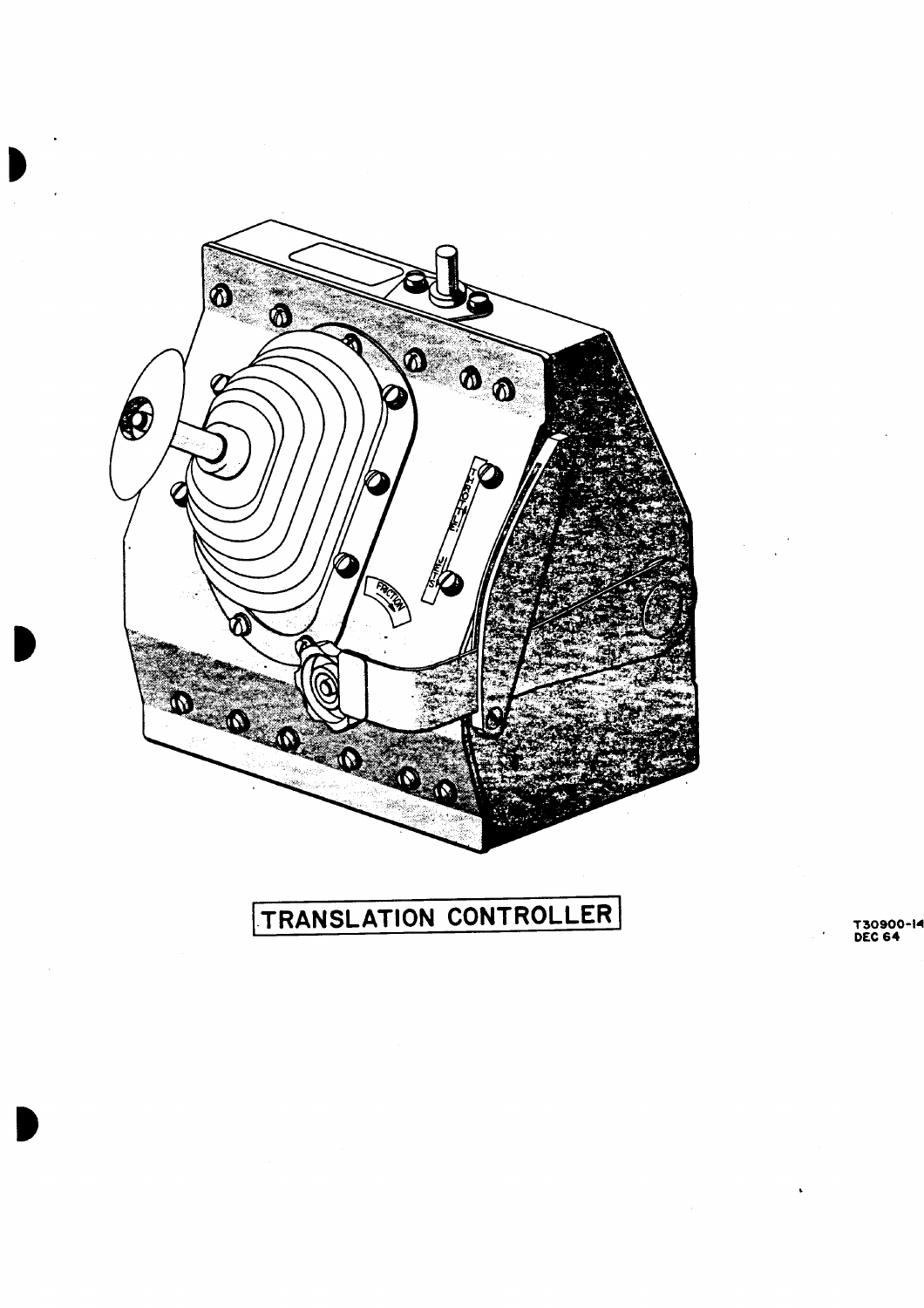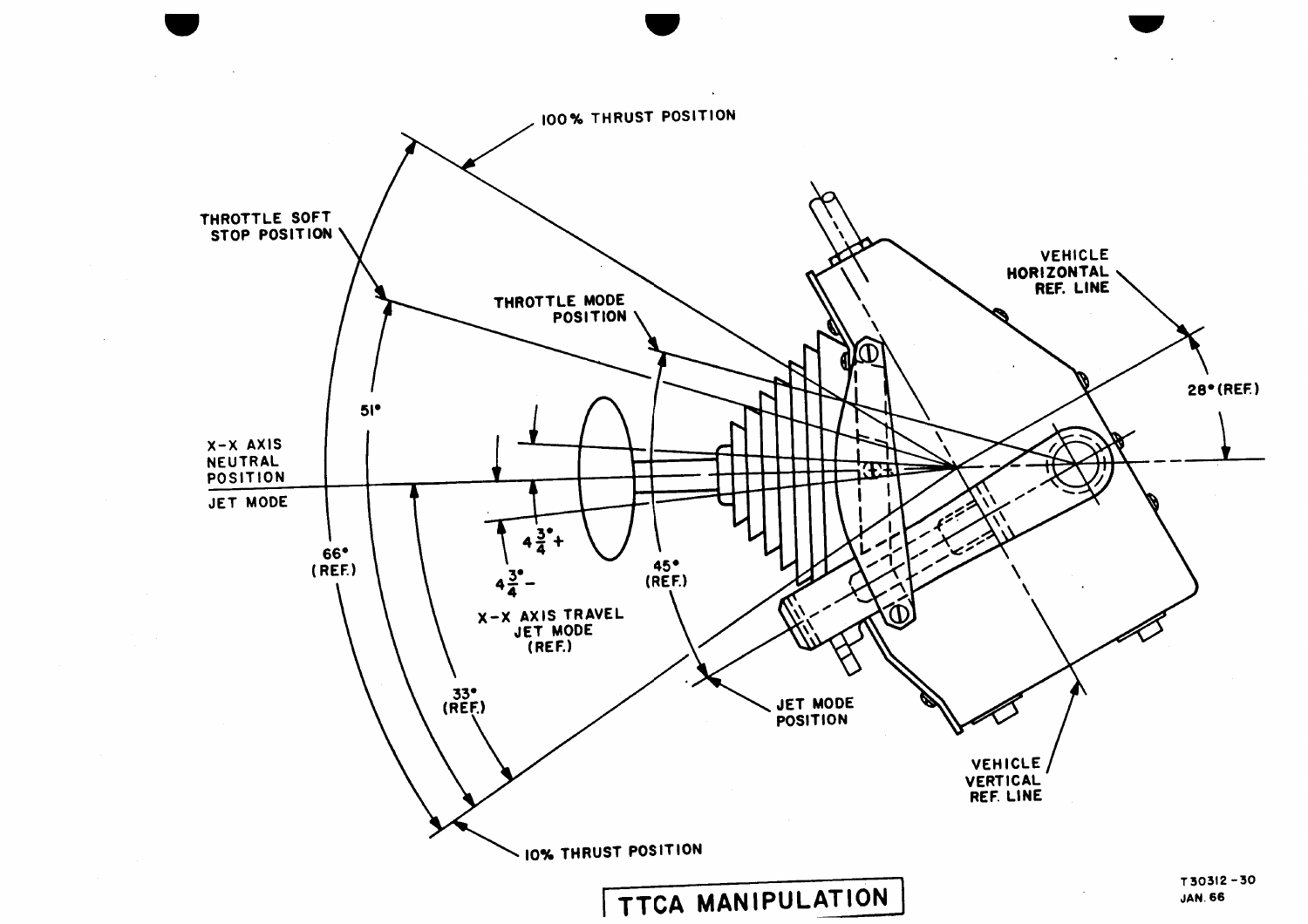TTCA TRANSLATION INTERFACE

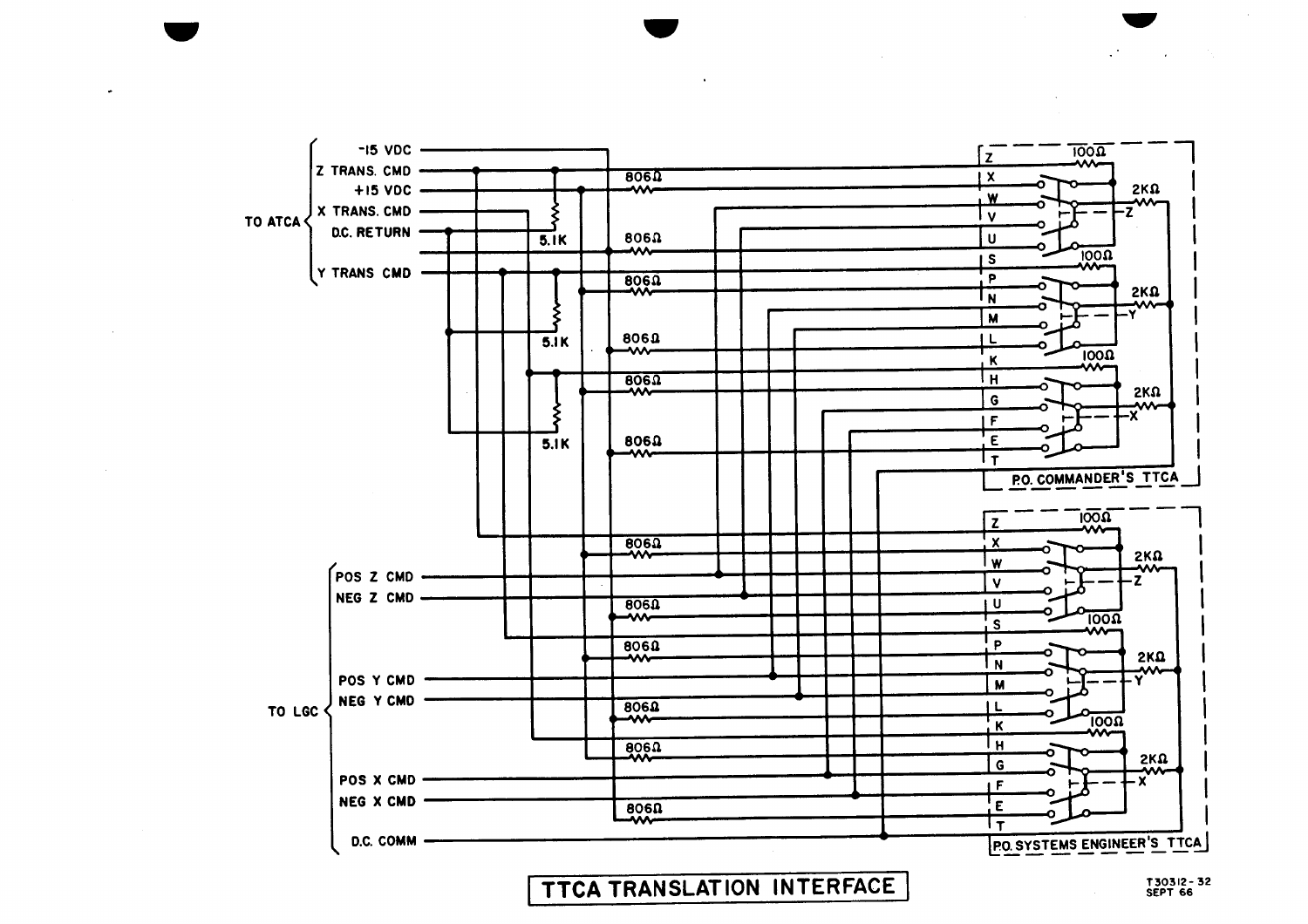

TTCA THROTTLE TRANSDUCER INTERFACE

 $T30312 - 26$ **JAN 66**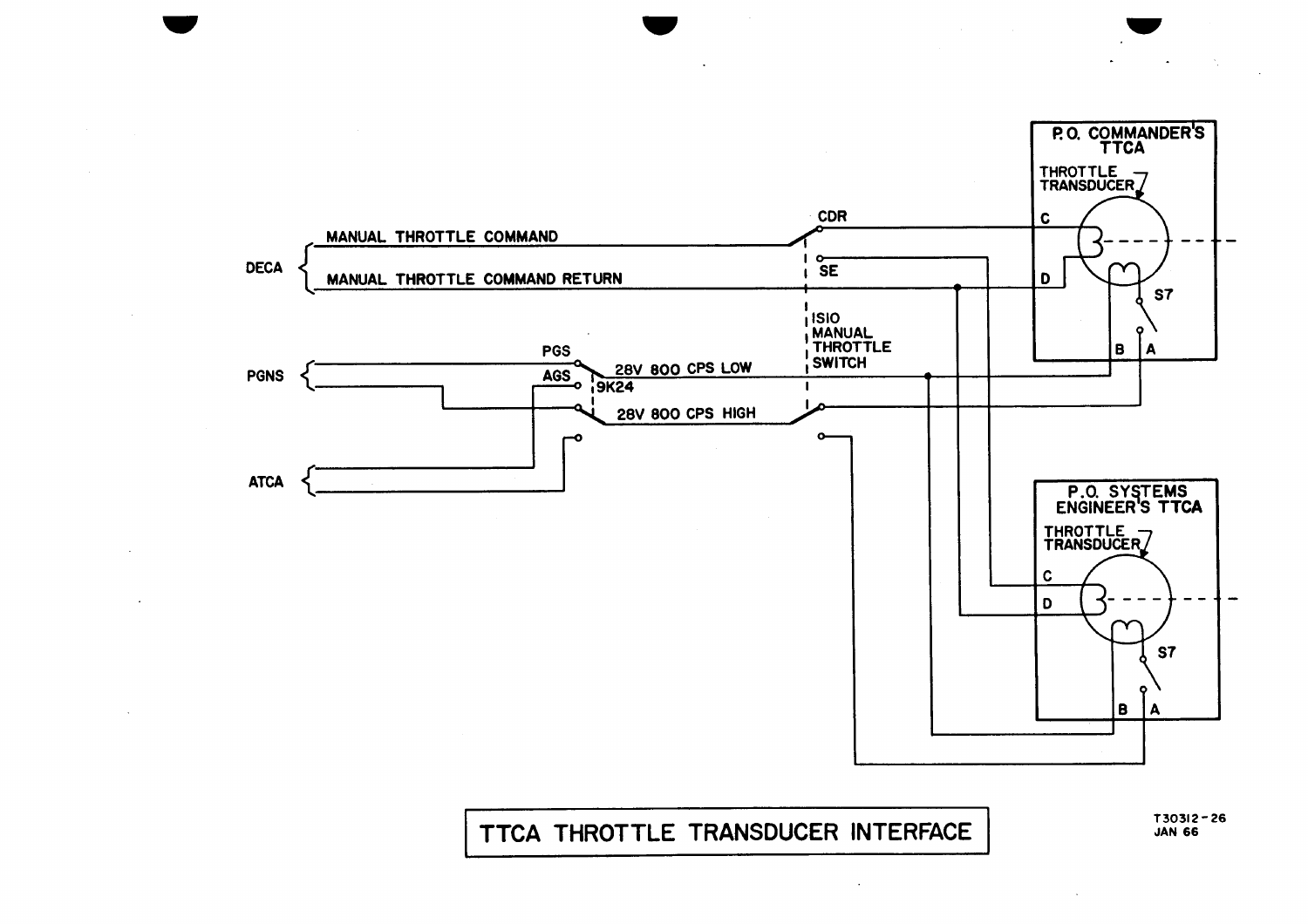**CES 800CPS SYNCH 1** 

 $\sim$ 



**LGC I.024M PPS CLOCK** 

 $\Delta$ 

 $\sim$ 

 $\ddot{\phantom{a}}$ 

 $\sim$   $\sim$ 

 $\ddot{\phantom{a}}$ 

 $\mathcal{L}_{\mathbf{r}}$ 

**APRIL 66** 

 $\sim 100$ 

 $\Delta$ 

 $\sim 10^{-1}$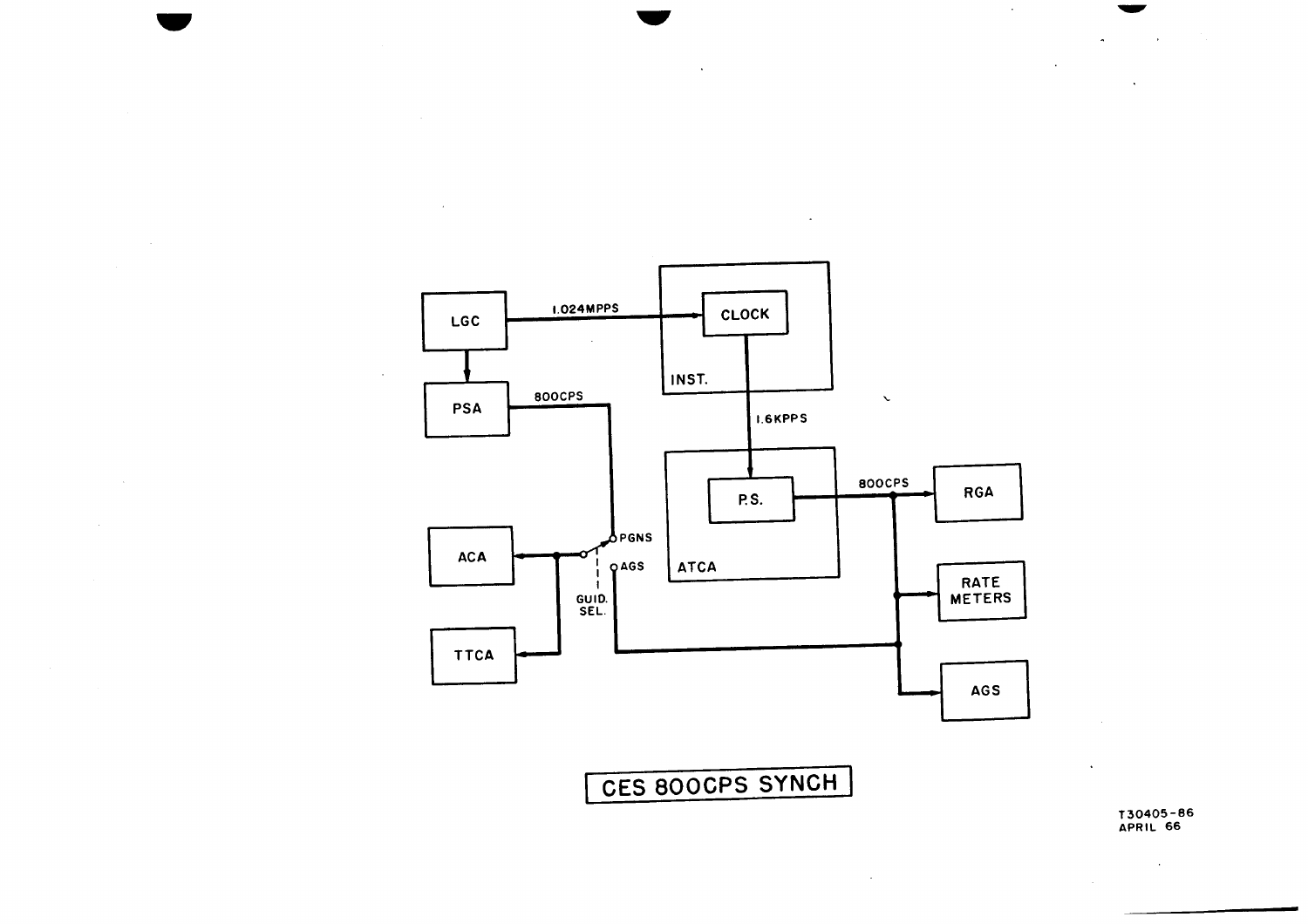

**ABORT GUIDANCE SECTION BLOCK DIAGRAM T30312 - 9 SEPT 66**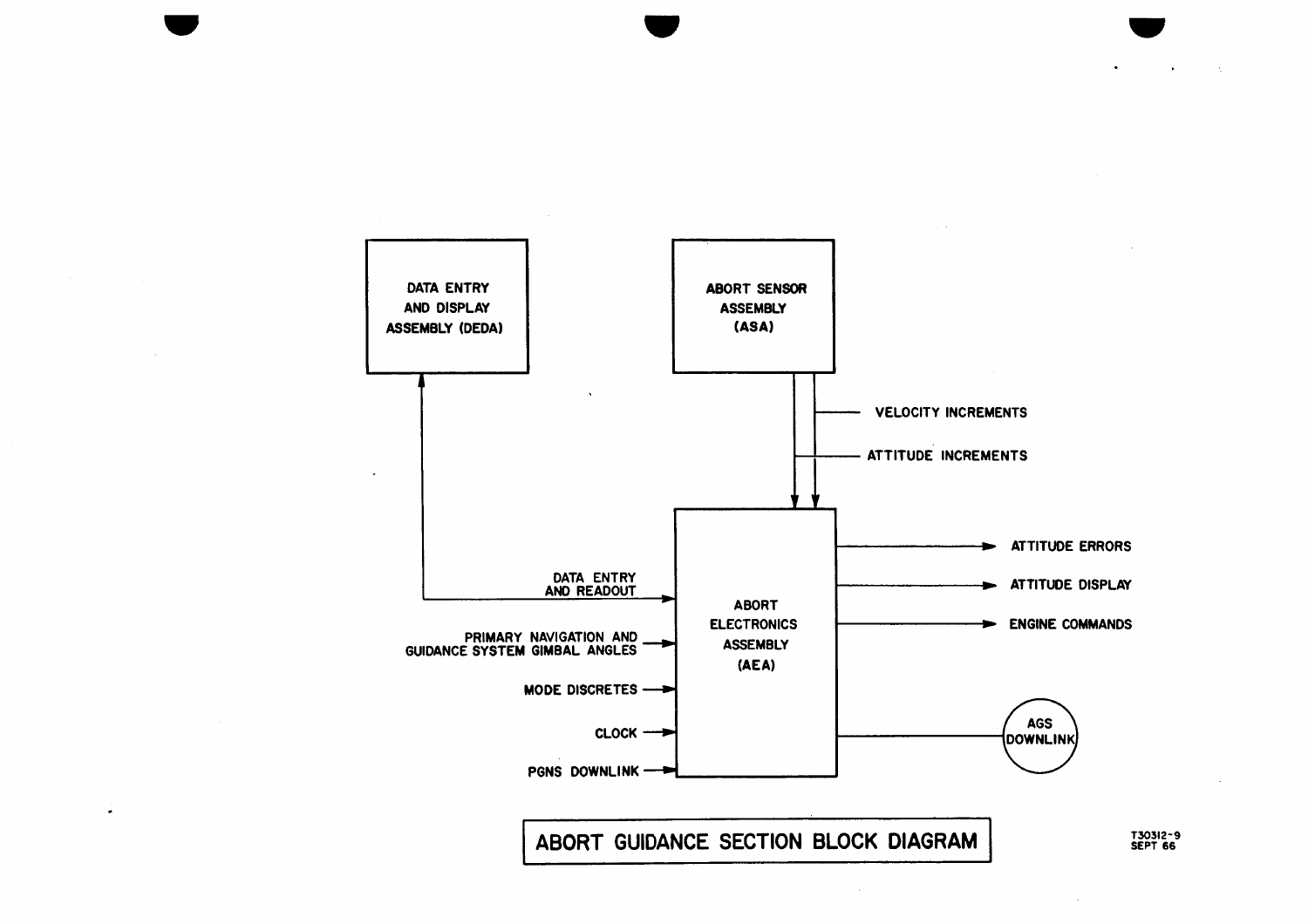

PANEL VI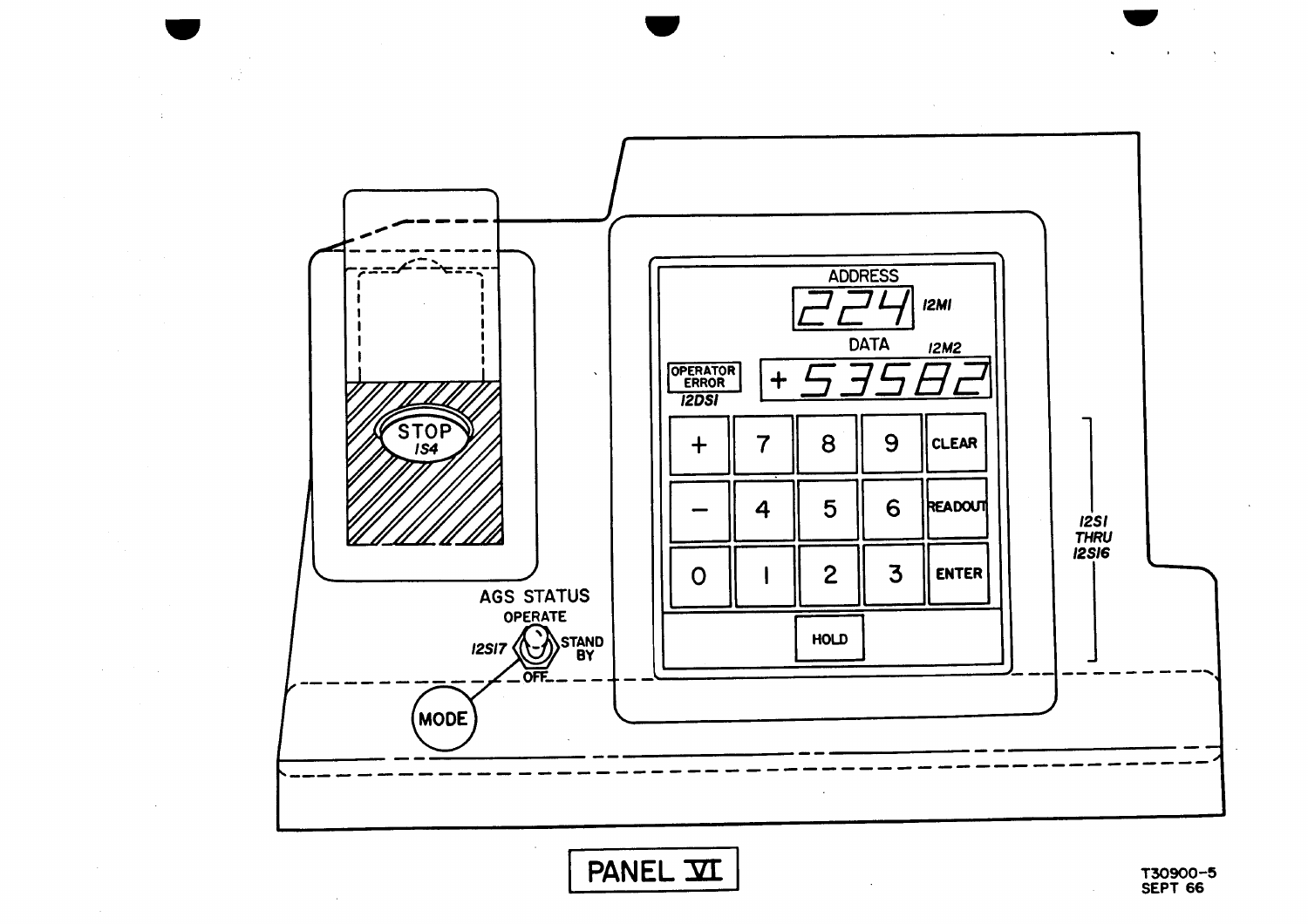- **1. ALIGNMENT MODE** 
	- **a) SUBMODES OF THE ALIGNMENT MODE:**

**IMU ALIGN SUBMODE** 

**LUNAR ALIGN SUBMODE** 

**ORBITAL ALIGN SUBMODE** 

- **2. INERTIAL REFERENCE MODE** 
	- **a) SUBMODES OF THE INERTIAL REFERENCE MODE:**

**FOLLOW-UP SUBMODE** 

**ATTITUDE HOLD SUBMODE** 

**SEMI-AUTOMATIC SUBMODE** 

**AUTOMATIC SUBMODE** 

**ACQUISITION SUBMODE** 

#### **AGS OPERATING MODES <sup>I</sup>**

**•** 

**T30405-105 MAY 66**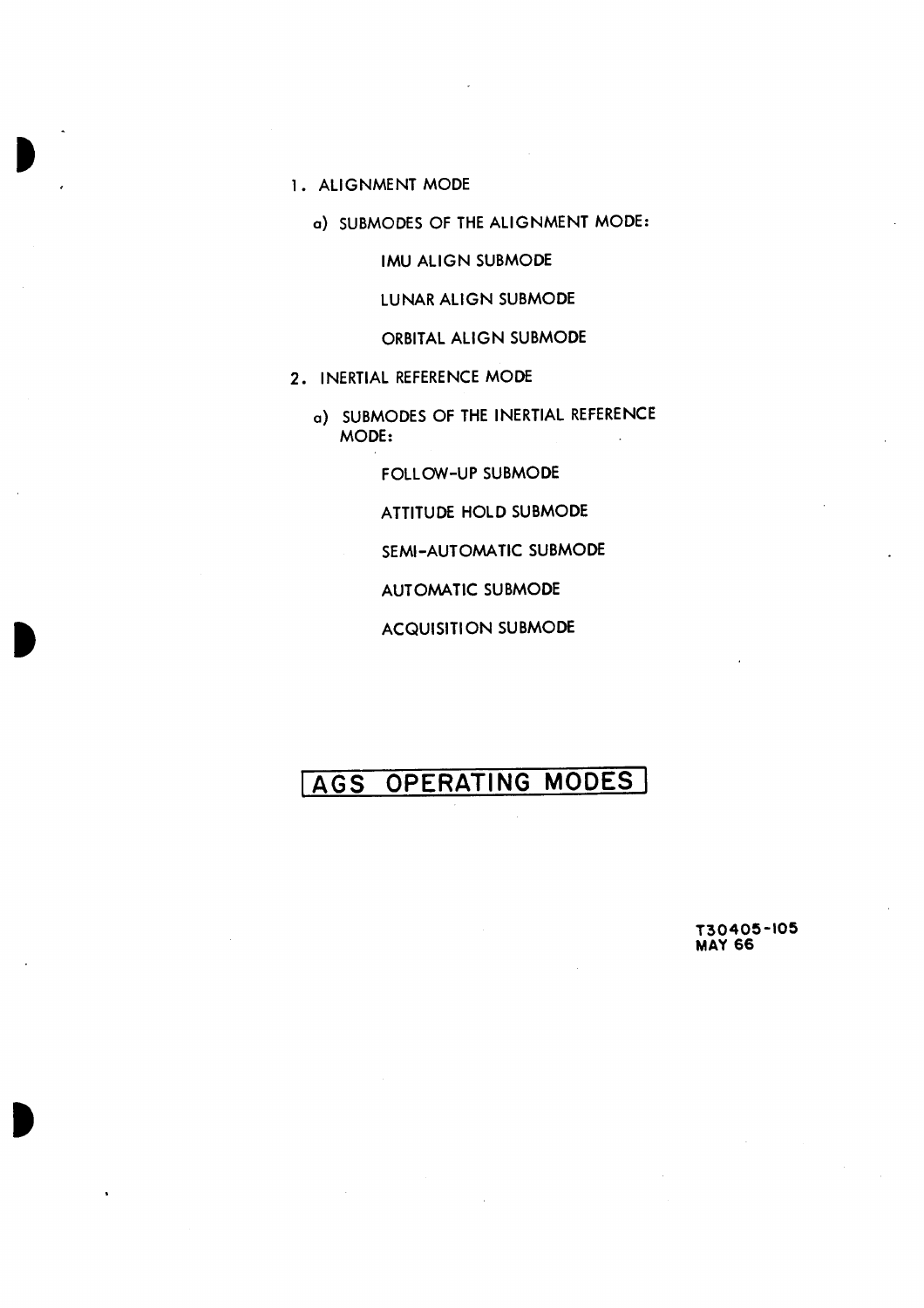

EULER ANGLES

T30312-15<br>JUNE 65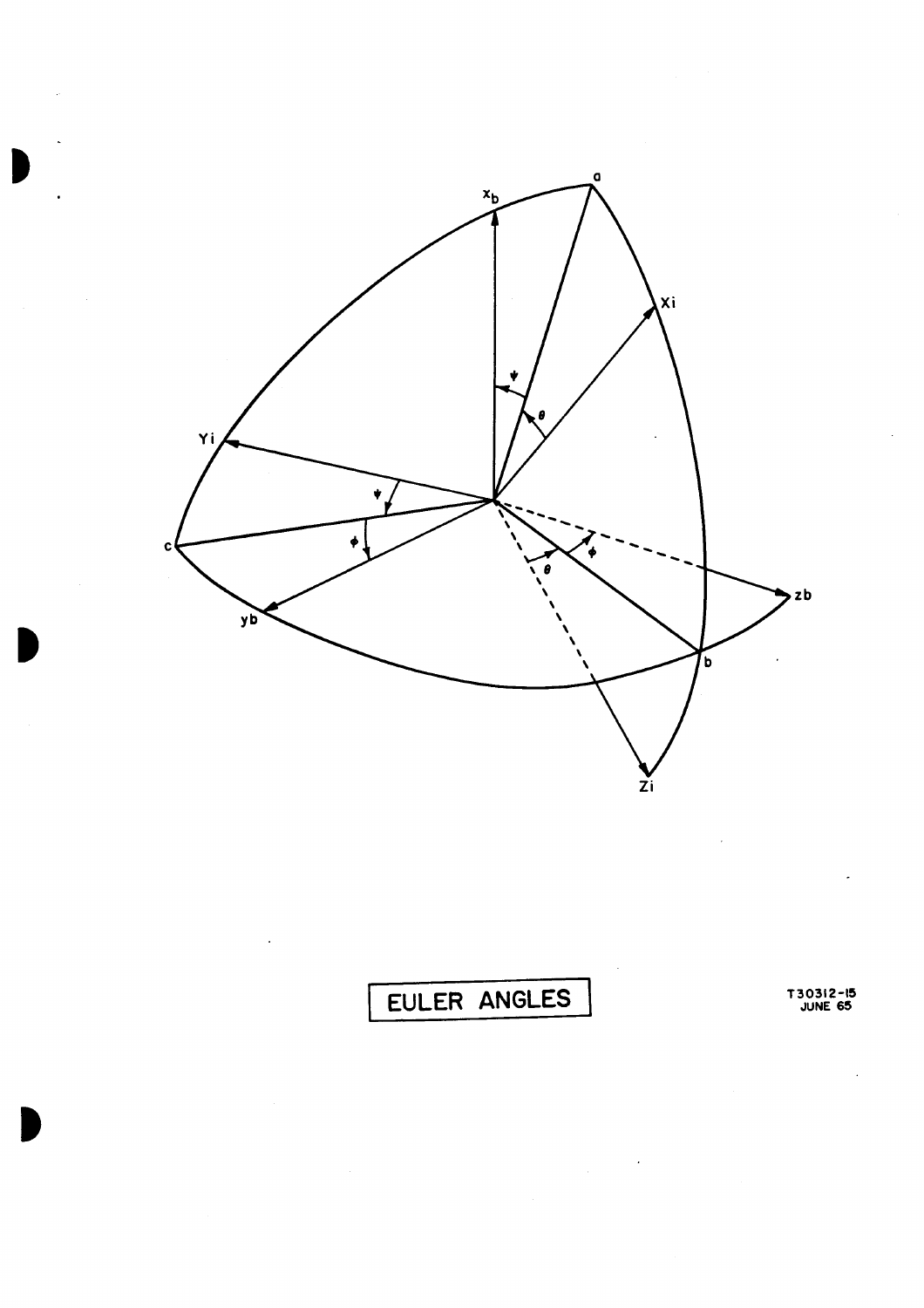![](_page_28_Figure_0.jpeg)

 $\blacksquare$ 

o

**i SIMPLIFIED COMPUTER BLOCK DIAGRAM T30405-107** 

**MAY 66**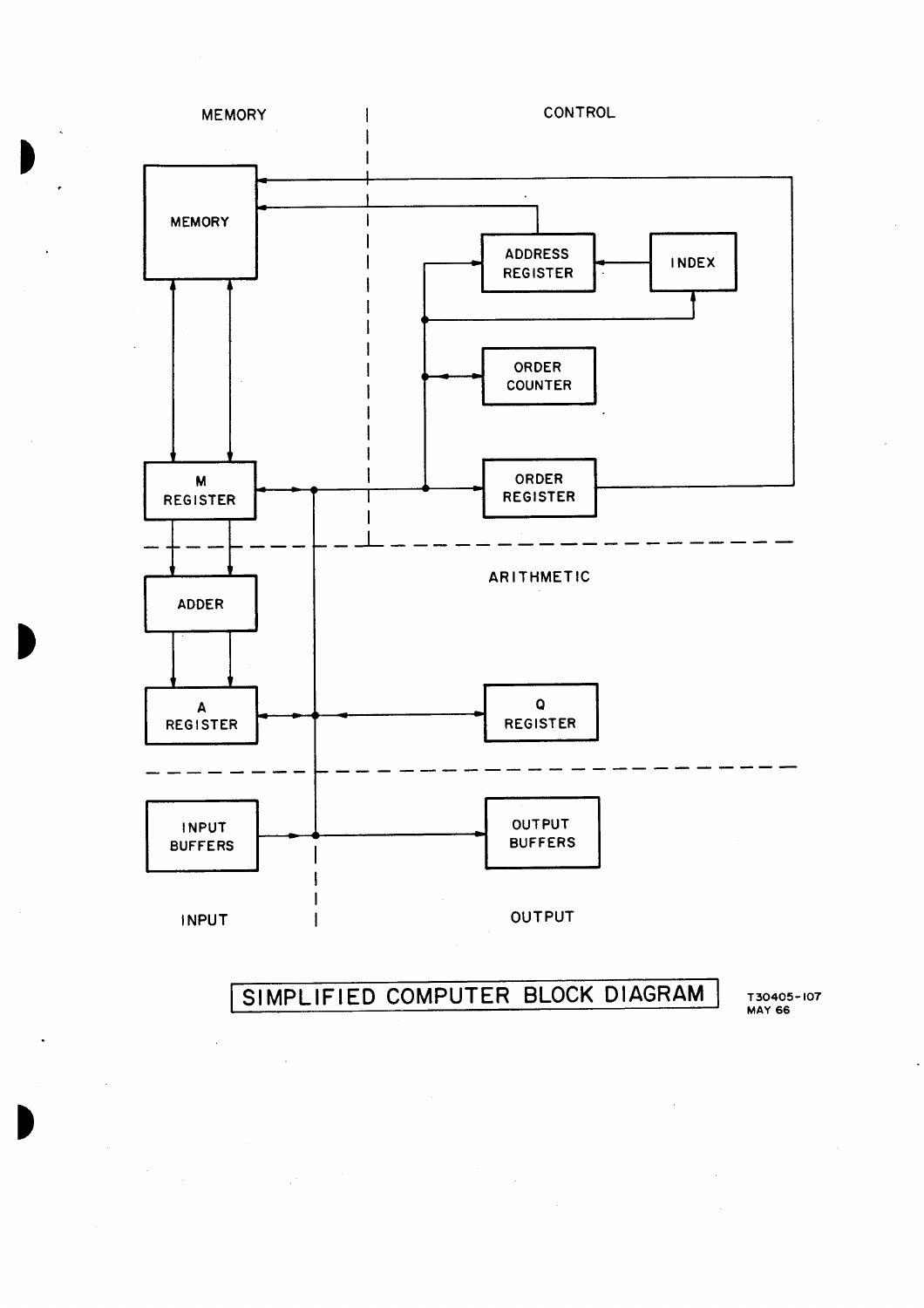![](_page_29_Figure_0.jpeg)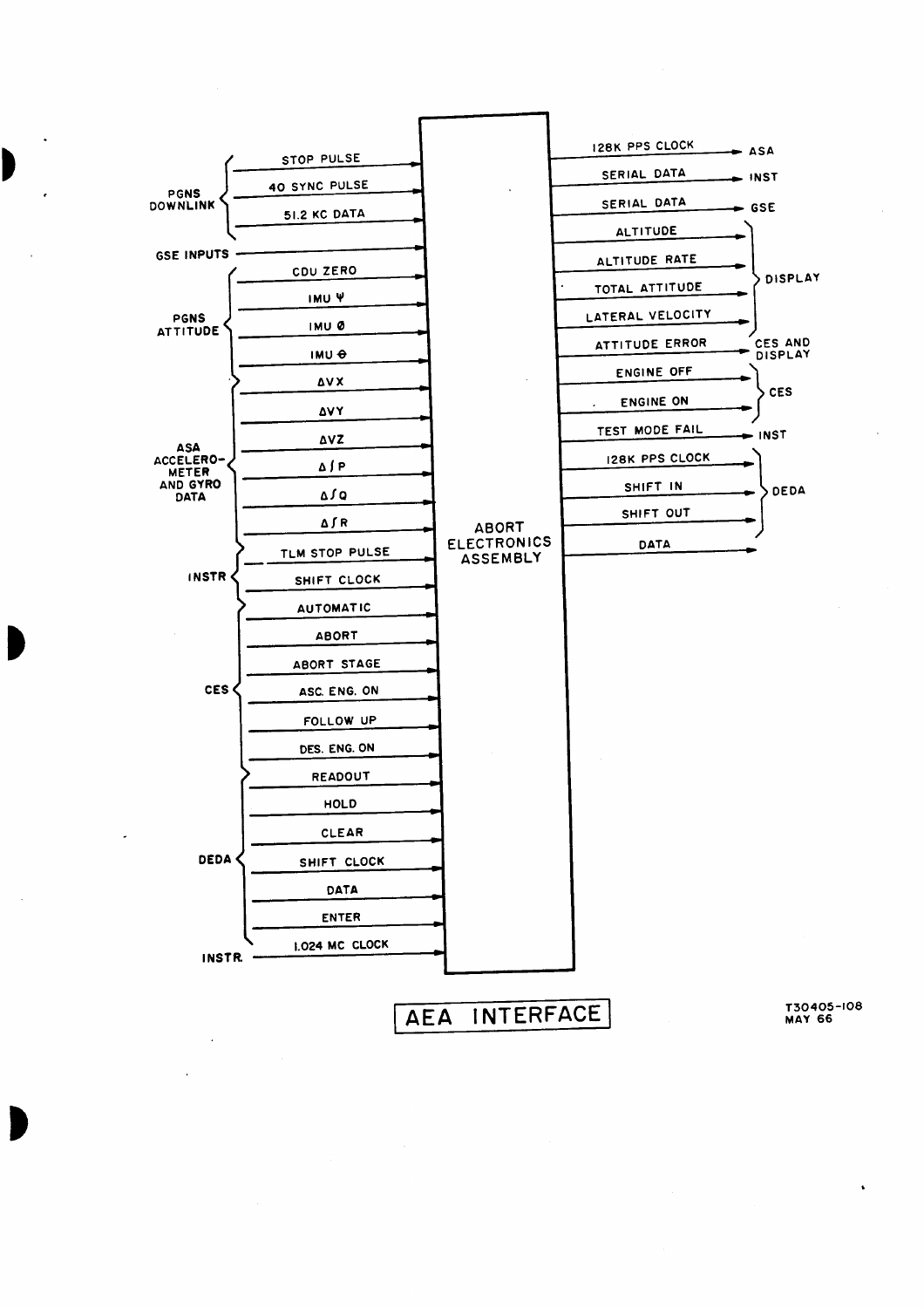![](_page_30_Figure_0.jpeg)

ASA BLOCK DIAGRAM

T30405-109 **MAY 66**